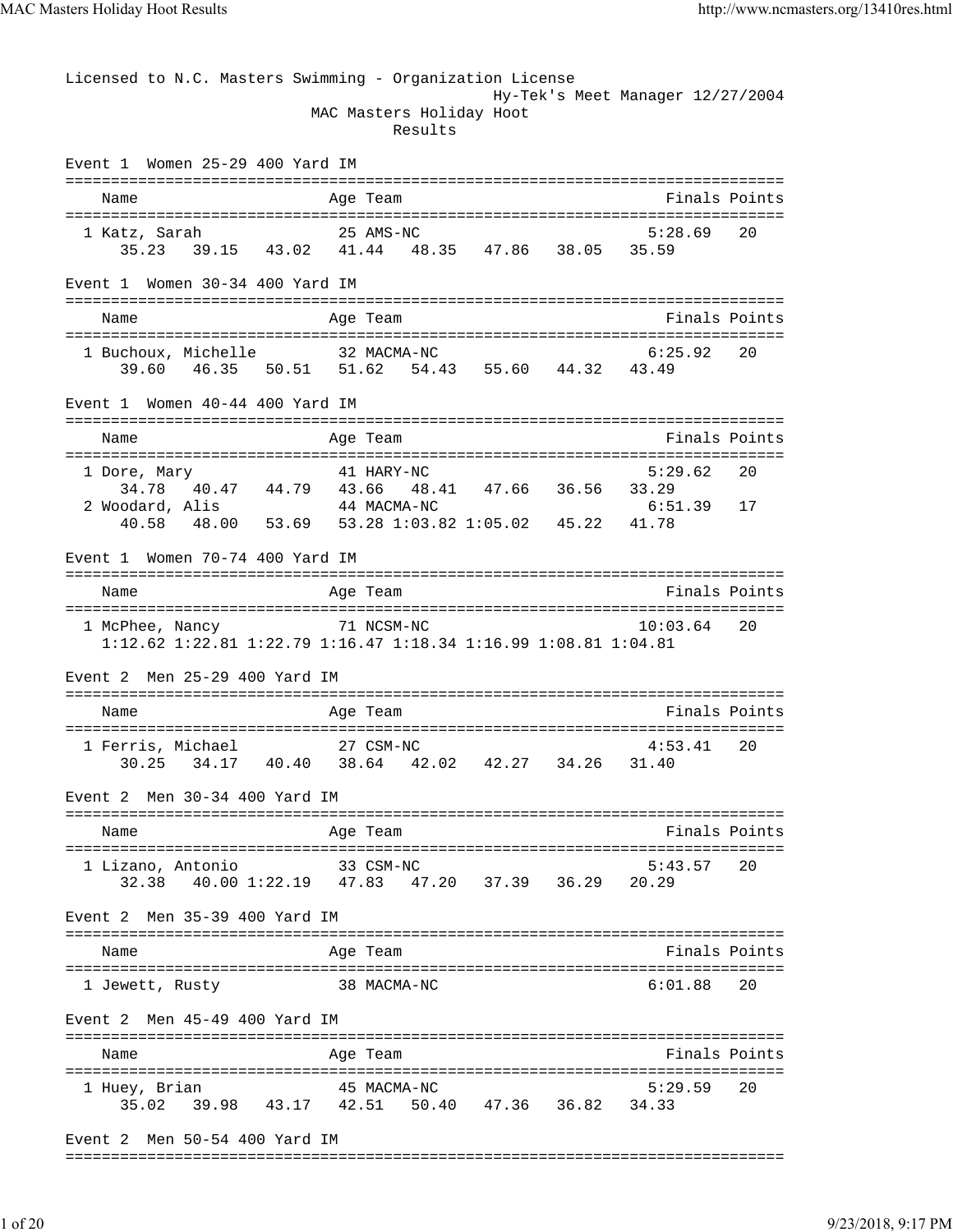| Name                                               | Age Team                                         | Finals Points     |          |
|----------------------------------------------------|--------------------------------------------------|-------------------|----------|
| 1 Ferroqqiaro, Fred<br>31.90                       | 51 TOC-NC<br>36.61 38.22 35.90 44.17 43.93 33.30 | 4:54.16<br>30.13  | 20       |
| Event 3 Women 30-34 50 Yard Backstroke             |                                                  |                   |          |
| Name                                               | Age Team                                         | Finals Points     |          |
| 1 David-Adams, Michelle 34 MACMA-NC                |                                                  | 30.71             | 20       |
| 2 Turner, Melissa                                  | 30 RAM-NC                                        | 31.39             | 17       |
| Women 35-39 50 Yard Backstroke<br>Event 3          |                                                  |                   |          |
| Name                                               | Age Team                                         | Finals Points     |          |
| 1 Kramer, Adrienne                                 | 38 AMS-NC                                        | 38.49             | 20       |
| Women 40-44 50 Yard Backstroke<br>Event 3          |                                                  |                   |          |
| Name                                               | Age Team                                         | Finals Points     |          |
| 1 Ward, Linda                                      | 42 NCSM-NC                                       | 45.36             | 20       |
|                                                    |                                                  |                   |          |
| Women 45-49 50 Yard Backstroke<br>Event 3          |                                                  |                   |          |
| Name                                               | Age Team                                         | Finals Points     |          |
| 1 Onoda, Etsuko                                    | 45 MACMA-NC                                      | 40.45             | 20       |
| Women 55-59 50 Yard Backstroke<br>Event 3          |                                                  |                   |          |
|                                                    |                                                  |                   |          |
| Name                                               | Age Team                                         | Finals Points     |          |
| 1 Daugherty, Donnie 56 HARY-NC                     |                                                  | 45.04             | 20       |
| Men 25-29 50 Yard Backstroke<br>Event 4            |                                                  |                   |          |
| Name                                               |                                                  | Finals Points     |          |
|                                                    | Age Team                                         |                   |          |
| 1 Schuermann, Brian 28 NCSM-NC<br>2 Porco, Filippo | 27 NCSM-NC                                       | 29.31 20<br>37.16 | 17       |
| Men 30-34 50 Yard Backstroke<br>Event 4            |                                                  |                   |          |
| Name                                               | Age Team                                         | Finals Points     |          |
|                                                    |                                                  |                   |          |
| 1 Lohr, Joseph<br>2 Connolly, William              | 30 RAM-NC<br>33 HARY-NC                          | 30.20<br>35.62    | 20<br>17 |
| Men 35-39 50 Yard Backstroke<br>Event 4            |                                                  |                   |          |
| Name                                               | Age Team                                         | Finals Points     |          |
| 1 Lyman, BJ                                        | 38 MACMA-NC                                      | 30.99             | 20       |
| Men 50-54 50 Yard Backstroke<br>Event 4            |                                                  |                   |          |
|                                                    |                                                  |                   |          |
| Name                                               | Age Team                                         | Finals Points     |          |
| 1 Hinton, Jim<br>2 Rensink, Rick                   | 50 AMS-NC<br>52 MACMA-NC                         | 33.67<br>35.24    | 20<br>17 |

Event 4 Men 60-64 50 Yard Backstroke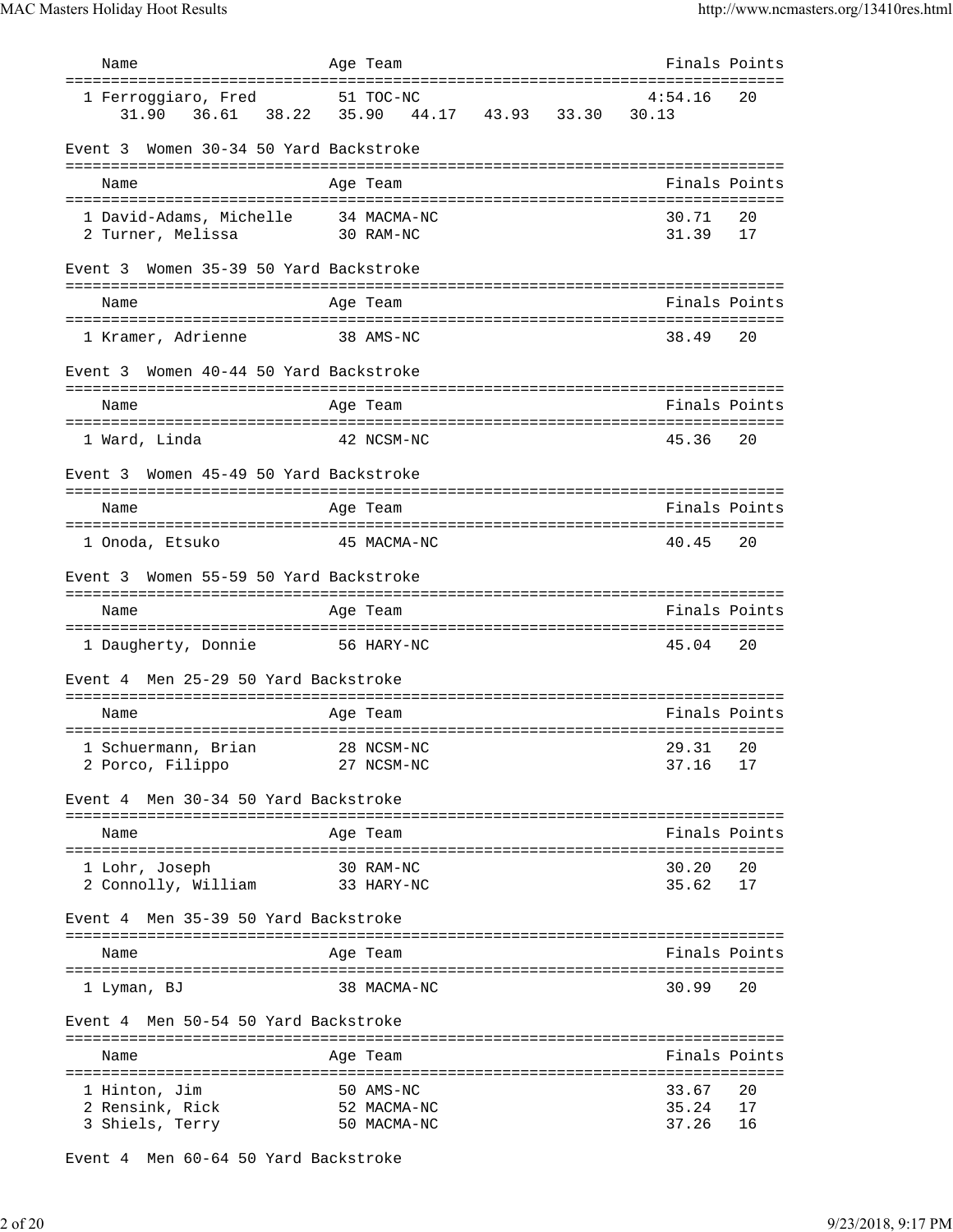=============================================================================== Name **Age Team Age Team** Rinals Points =============================================================================== 1 White, Bernard 61 CSM-NC 39.79 Event 5 Women 25-29 100 Yard Butterfly =============================================================================== Name **Age Team Age Team** Rinals Points =============================================================================== 1 Katz, Sarah 25 AMS-NC 1:12.91 20 33.77 39.14 Event 5 Women 30-34 100 Yard Butterfly =============================================================================== Name Age Team Age Team Finals Points =============================================================================== 1 David-Adams, Michelle 34 MACMA-NC 31.79 38.97 Event 5 Women 45-49 100 Yard Butterfly =============================================================================== Name Age Team Finals Points =============================================================================== 1 Webster, Mary 15 MACMA-NC 37.42 44.96 Event 6 Men 30-34 100 Yard Butterfly =============================================================================== Name Age Team Age Team Finals Points =============================================================================== 1 Andersen, Morten 34 MACMA-NC 55.20 20 26.12 29.08 Event 6 Men 40-44 100 Yard Butterfly =============================================================================== Name **Age Team** Age Team **Finals Points** =============================================================================== 1 Hollet, Peter 44 NCSM-NC 28.34 31.42 Event 7 Women 25-29 100 Yard IM =============================================================================== Name Age Team Finals Points =============================================================================== 1 Katz, Sarah 25 AMS-NC 1:14.39 20 34.49 39.90 2 Galofaro, Kim 28 MACMA-NC 1:35.19 17 45.54 49.65 Event 7 Women 30-34 100 Yard IM =============================================================================== Name Age Team Finals Points =============================================================================== 1 Lindauer, Kerry 30 NCSM-NC 1:08.56 20 31.20 37.36 2 Turner, Melissa 30 RAM-NC 1:14.14 17 33.09 41.05 3 Buchoux, Michelle 32 MACMA-NC 1:23.61 16 40.50 43.11 Event 7 Women 35-39 100 Yard IM =============================================================================== Name **Age Team Age Team** Rinals Points =============================================================================== 1 Dawson, Lori 39 MACMA-NC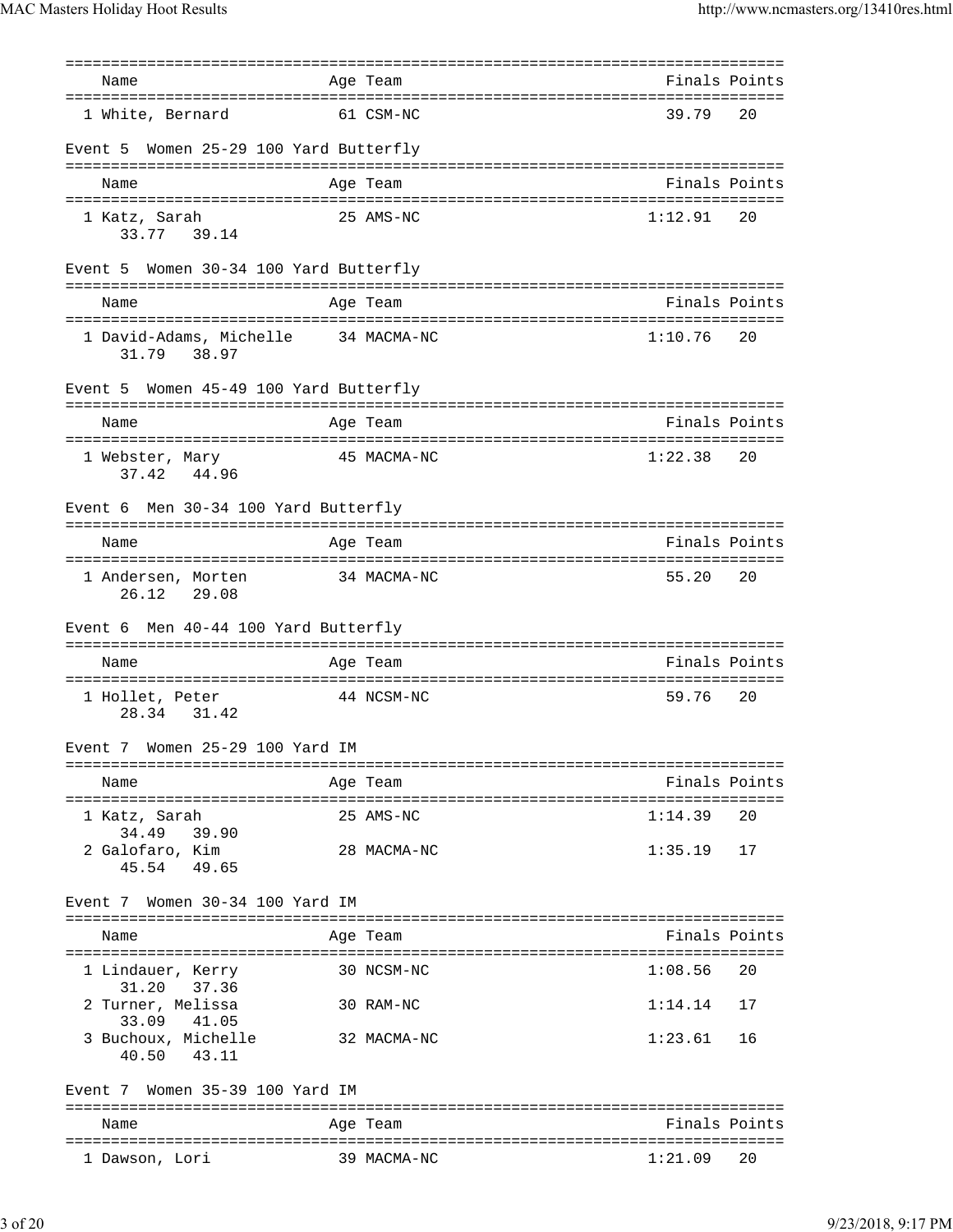| 37.62<br>43.47                       |               |         |               |
|--------------------------------------|---------------|---------|---------------|
| 2 Kramer, Adrienne                   | 38 AMS-NC     | 1:22.90 | 17            |
| 38.75<br>44.15                       |               |         |               |
| 3 Weiss, Patti                       | 39 MACMA-NC   | 1:50.27 | 16            |
| 56.13<br>54.14                       |               |         |               |
| Event 7 Women 40-44 100 Yard IM      |               |         |               |
| Name                                 | Age Team      |         | Finals Points |
|                                      |               |         |               |
| 1 Ward, Linda<br>44.02<br>47.04      | 42 NCSM-NC    | 1:31.06 | 20            |
| Event 7 Women 45-49 100 Yard IM      |               |         |               |
|                                      |               |         |               |
| Name                                 | Age Team      |         | Finals Points |
| 1 Onoda, Etsuko                      | 45 MACMA-NC   | 1:28.14 | 20            |
| 37.68<br>50.46                       |               |         |               |
| 2 Andersen, Kathy                    | 49 MACMA-NC   | 1:47.95 | 17            |
| 53.80<br>54.15                       |               |         |               |
|                                      |               |         |               |
| Event 8 Men 25-29 100 Yard IM        |               |         |               |
| Name                                 | Age Team      |         | Finals Points |
|                                      |               |         |               |
| 1 Schuermann, Brian                  | 28 NCSM-NC    | 1:02.42 | 20            |
| 28.46 33.96                          |               |         |               |
| 2 Saak, Joshua                       | 27 CSM-NC     | 1:18.02 | 17            |
| 37.40 40.62                          |               |         |               |
| Event 8 Men 30-34 100 Yard IM        |               |         |               |
|                                      |               |         |               |
| Name                                 | Age Team      |         | Finals Points |
|                                      |               |         |               |
| 1 Brunsman, Matt                     | 33 Unattached | 55.68   | 20            |
| 29.76<br>25.92<br>2 Andersen, Morten | 34 MACMA-NC   | 58.13   | 17            |
| 27.96<br>30.17                       |               |         |               |
| 3 Van Voorhis, Kerry                 | 31 HARY-NC    | 1:03.71 | 16            |
| 34.94<br>28.77                       |               |         |               |
| 4 Lohr, Joseph                       | 30 RAM-NC     | 1:04.87 | 15            |
| 31.24<br>33.63                       |               | 1:11.05 | 14            |
| 5 Lizano, Antonio<br>33.61<br>37.44  | 33 CSM-NC     |         |               |
|                                      |               |         |               |
| Event 8 Men 35-39 100 Yard IM        |               |         |               |
|                                      |               |         |               |
| Name                                 | Age Team      |         | Finals Points |
| 1 Lyman, BJ                          | 38 MACMA-NC   | 1:07.17 | 20            |
| 31.05<br>36.12                       |               |         |               |
|                                      |               |         |               |
| Event 8 Men 40-44 100 Yard IM        |               |         |               |
|                                      |               |         |               |
| Name                                 | Age Team      |         | Finals Points |
| 1 Blank, Jon                         | 44 RAM-NC     | 1:01.12 | 20            |
| 28.17<br>32.95                       |               |         |               |
| 2 Darmody, Kevin                     | 43 MACMA-NC   | 1:13.91 | 17            |
| 33.53<br>40.38                       |               |         |               |
| 3 Dickerman, Dwight                  | 43 MACMA-NC   | 1:14.18 | 16            |
| 39.21<br>34.97                       |               |         | 15            |
| 4 Williams, Hubert                   | 44 NCSM-NC    | 1:21.34 |               |
| 38.39<br>42.95                       |               |         |               |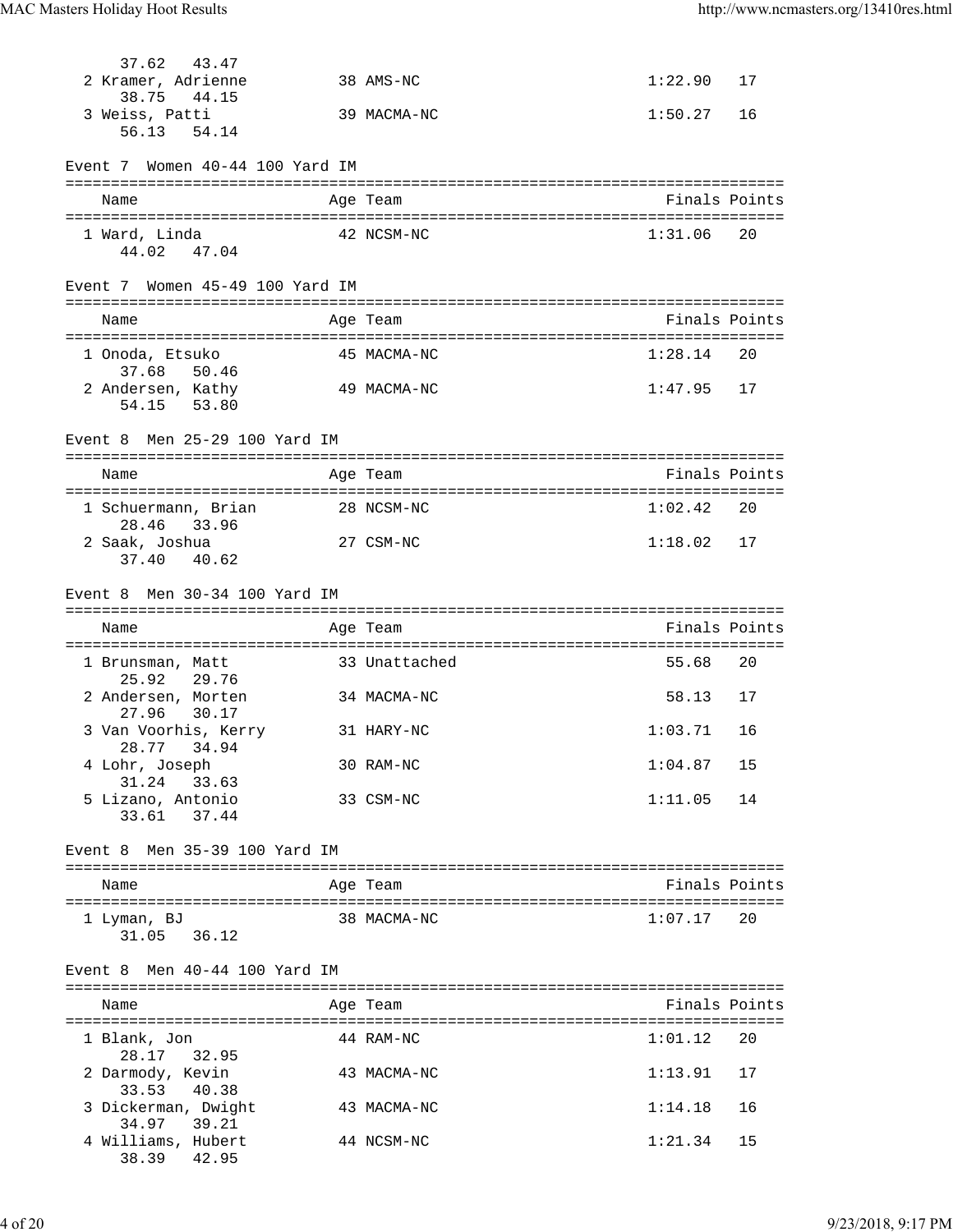5 Erikson, John 43 MACMA-NC 1:25.77 14 41.75 44.02 Event 8 Men 50-54 100 Yard IM =============================================================================== Name **Age Team** Age Team **Finals Points** =============================================================================== 1 Rensink, Rick 52 MACMA-NC 1:20.31 20 37.41 42.90 2 Shiels, Terry 50 MACMA-NC 1:21.17 17 37.51 43.66 Event 9 Women 19-24 200 Yard Freestyle =============================================================================== Name Age Team Finals Points =============================================================================== 1 Schuermann, Michele 24 NCSM-NC 31.98 34.15 35.72 36.52 Event 9 Women 40-44 200 Yard Freestyle =============================================================================== Name Age Team Finals Points =============================================================================== 1 Dore, Mary 41 HARY-NC 2:13.09 20 30.64 33.05 34.78 34.62 2 Woodard, Alis 44 MACMA-NC 2:31.72 17 34.93 38.70 1:18.19 Event 9 Women 45-49 200 Yard Freestyle =============================================================================== Name Age Team Finals Points =============================================================================== 1 Webster, Mary 45 MACMA-NC 2:37.49 20 36.22 39.44 40.82 41.01 2 Andersen, Kathy 49 MACMA-NC 3:33.05 17  $48.10$  54.67 55.45 54.83 Event 10 Men 25-29 200 Yard Freestyle =============================================================================== Name Age Team Age Team Finals Points =============================================================================== 1 Saak, Joshua 27 CSM-NC 2:21.43 20 32.51 35.78 36.79 36.35 Event 10 Men 30-34 200 Yard Freestyle =============================================================================== Name **Age Team Age Team** Rinals Points =============================================================================== 1 Van Voorhis, Kerry 31 HARY-NC 2:01.44 20 1:01.95 2 Clark, Marcell 34 HARY-NC 2:01.88 17 28.67 31.14 31.34 30.73 3 Connolly, William 33 HARY-NC 2:22.61 16 33.02 36.52 36.81 36.26 4 Suero, Elias 34 SCMM-NC 2:30.48 15 31.44 35.39 40.93 42.72 5 Malarney, Brian 30 MACMA-NC 2:48.81 14 35.46 40.87 44.79 47.69 Event 10 Men 35-39 200 Yard Freestyle =============================================================================== Name **Age Team** Age Team **Finals Points** =============================================================================== 1 Davis, William 37 HARY-NC 2:02.96 20 29.05 30.52 31.44 31.95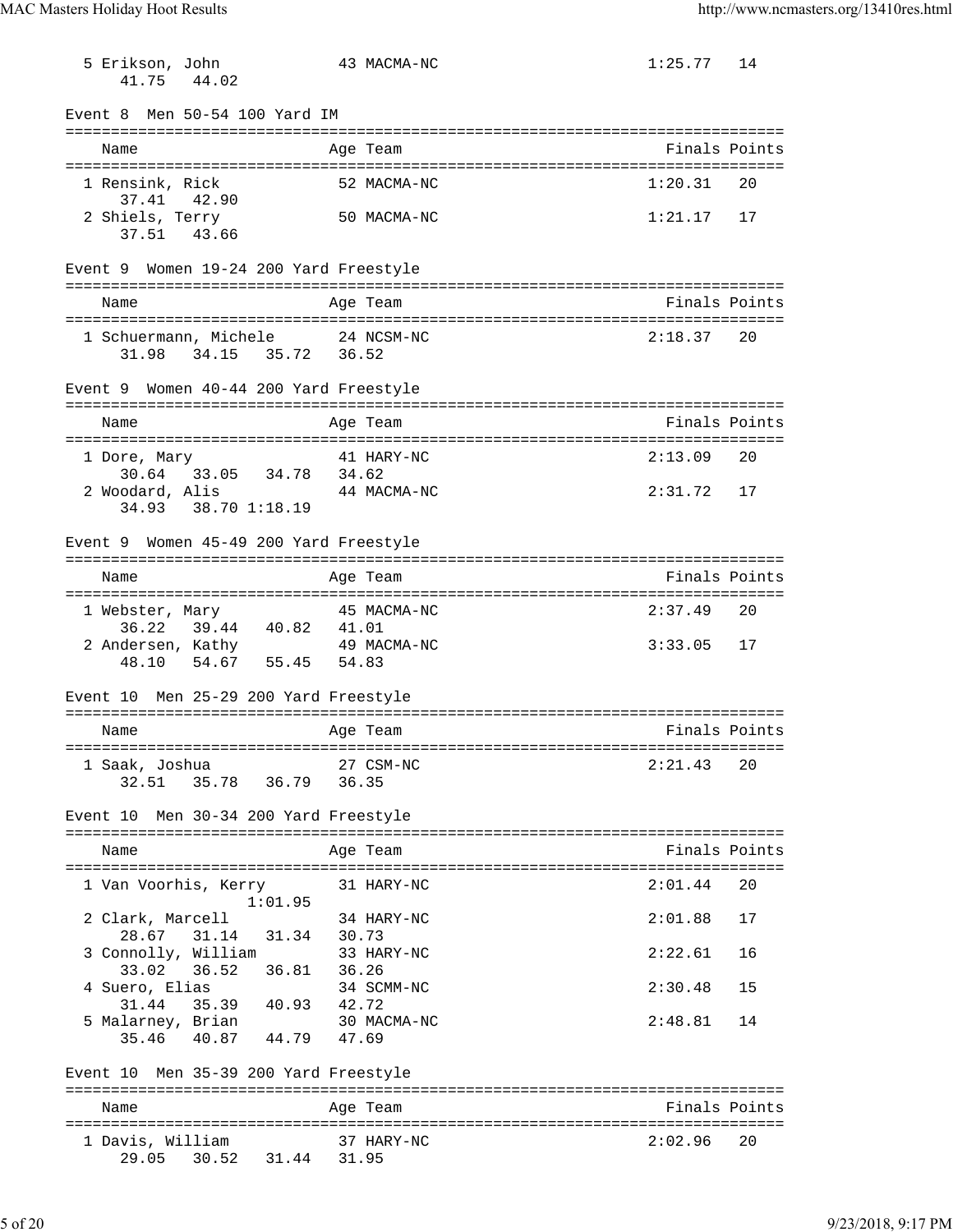2 Lyman, BJ 38 MACMA-NC 2:14.78 17 30.05 34.34 35.06 35.33 3 Jewett, Rusty 38 MACMA-NC 2:20.06 16 4 Thomas, Terry 39 NCSM-NC 2:27.86 15 32.54 37.97 40.30 37.05 Event 10 Men 40-44 200 Yard Freestyle =============================================================================== Name Age Team Finals Points =============================================================================== 1 Hollet, Peter 44 NCSM-NC 1:59.28 20 28.96 30.35 31.15 28.82 2 Darmody, Kevin 43 MACMA-NC 2:26.54 17 33.56 37.20 1:16.91 Event 10 Men 45-49 200 Yard Freestyle =============================================================================== Name **Age Team** Age Team **Finals Points** Points =============================================================================== 1 Huey, Brian 6 6 45 MACMA-NC 6 2:14.14 20 33.50 32.92 33.94 33.78 Event 10 Men 50-54 200 Yard Freestyle =============================================================================== Name Age Team Age Team Finals Points =============================================================================== 1 Ferroggiaro, Fred 51 TOC-NC 2:04.90 20 29.49 31.72 31.56 32.13 2 Hinton, Jim 50 AMS-NC 2:12.28 17 29.77 33.12 34.73 34.66 Event 10 Men 55-59 200 Yard Freestyle =============================================================================== Name Age Team Finals Points =============================================================================== 1 Marshall, John 59 MACMA-NC 2:42.30 20 37.03 40.08 42.84 42.35 Event 10 Men 60-64 200 Yard Freestyle =============================================================================== Name Age Team =============================================================================== 1 White, Bernard 61 CSM-NC 2:45.46 20 38.41 41.58 43.46 42.01 Event 10 Men 65-69 200 Yard Freestyle =============================================================================== Name Age Team Age Team Finals Points =============================================================================== 1 Gee, Milton 67 CSM-NC 2:54.90 38.91 44.75 45.95 45.29 Event 11 Women 30-34 100 Yard Breaststroke =============================================================================== Name Age Team Finals Points =============================================================================== 1 Lindauer, Kerry 30 NCSM-NC 1:17.98 20 36.54 41.44 2 Buchoux, Michelle 32 MACMA-NC 1:31.68 17 43.95 47.73 Event 11 Women 35-39 100 Yard Breaststroke =============================================================================== Name Age Team Finals Points ===============================================================================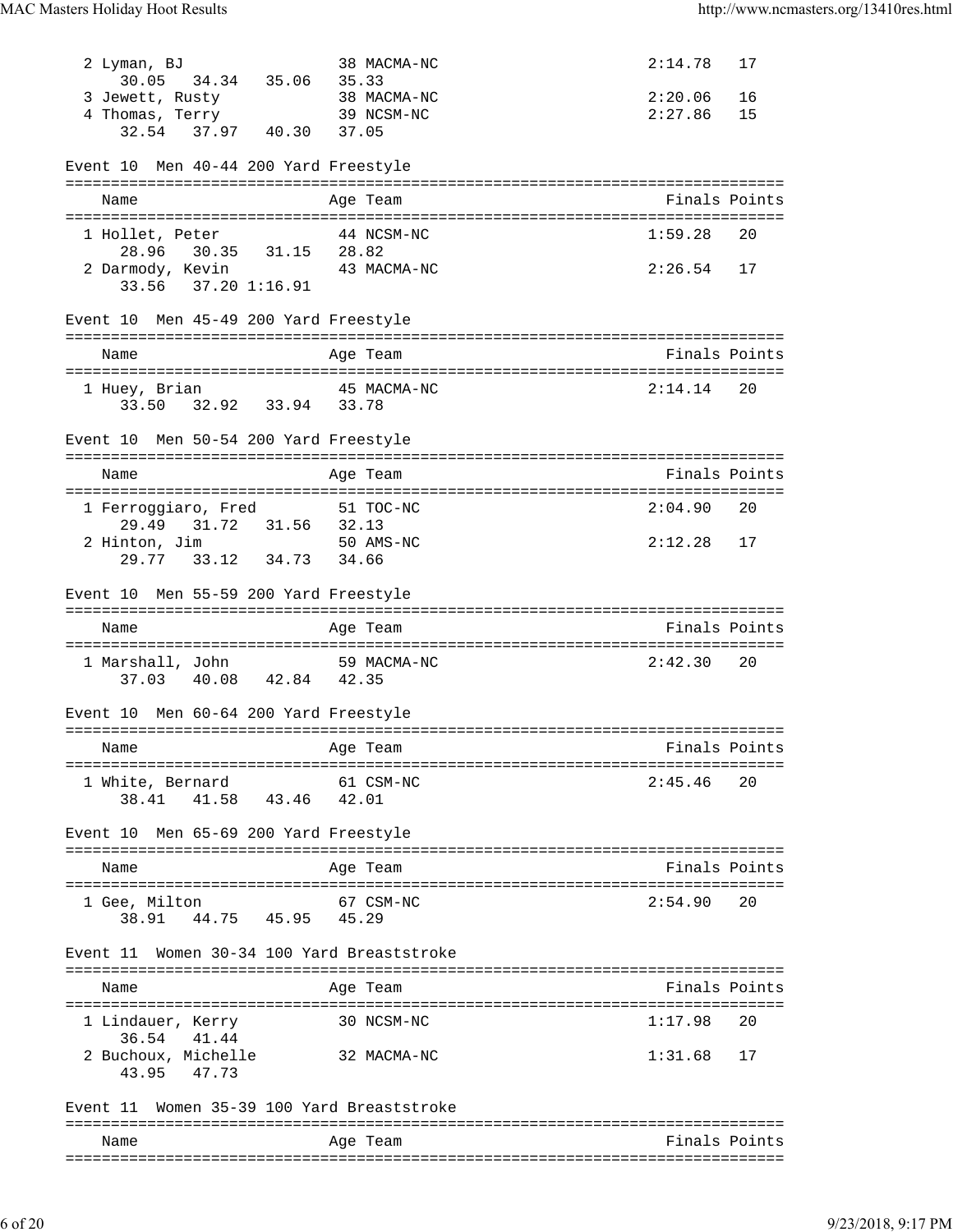1 Dawson, Lori 39 MACMA-NC 1:32.30 20 44.45 47.85 Event 11 Women 45-49 100 Yard Breaststroke =============================================================================== Name Age Team Age Team Finals Points =============================================================================== 1 Andersen, Kathy 49 MACMA-NC 1:47.90 20 52.39 55.51 Event 12 Men 25-29 100 Yard Breaststroke =============================================================================== Name Age Team Age Team Finals Points =============================================================================== 1 Schuermann, Brian 28 NCSM-NC 31.98 36.77 2 Porco, Filippo 27 NCSM-NC 1:13.95 17 33.84 40.11 Event 12 Men 30-34 100 Yard Breaststroke =============================================================================== Name Age Team Finals Points =============================================================================== 1 Brunsman, Matt 33 Unattached 1:02.36 20 29.95 32.41 2 Andersen, Morten 34 MACMA-NC 1:05.18 17 30.83 34.35 Event 12 Men 35-39 100 Yard Breaststroke =============================================================================== Name Age Team Finals Points =============================================================================== 1 Nannucci, Franco 38 NCSM-NC 1:09.60 20 31.79 37.81 Event 12 Men 40-44 100 Yard Breaststroke =============================================================================== Name Age Team Age Team Finals Points =============================================================================== 1 Blank, Jon 44 RAM-NC 1:03.13 20 30.23 32.90 2 Erikson, John 43 MACMA-NC 1:26.56 17 40.16 46.40 3 Williams, Hubert 44 NCSM-NC 1:30.75 16 43.39 47.36 Event 12 Men 50-54 100 Yard Breaststroke =============================================================================== Name Age Team Finals Points =============================================================================== 1 Hinton, Jim 50 AMS-NC 1:17.19 20 35.71 41.48 Event 12 Men 55-59 100 Yard Breaststroke =============================================================================== Name Age Team Finals Points =============================================================================== 1 Fumi, Len 55 MACMA-NC 1:37.47 20 46.82 50.65 Event 12 Men 60-64 100 Yard Breaststroke =============================================================================== Name Age Team Finals Points =============================================================================== 1 Davis, Paul 60 CSM-NC 1:49.83 20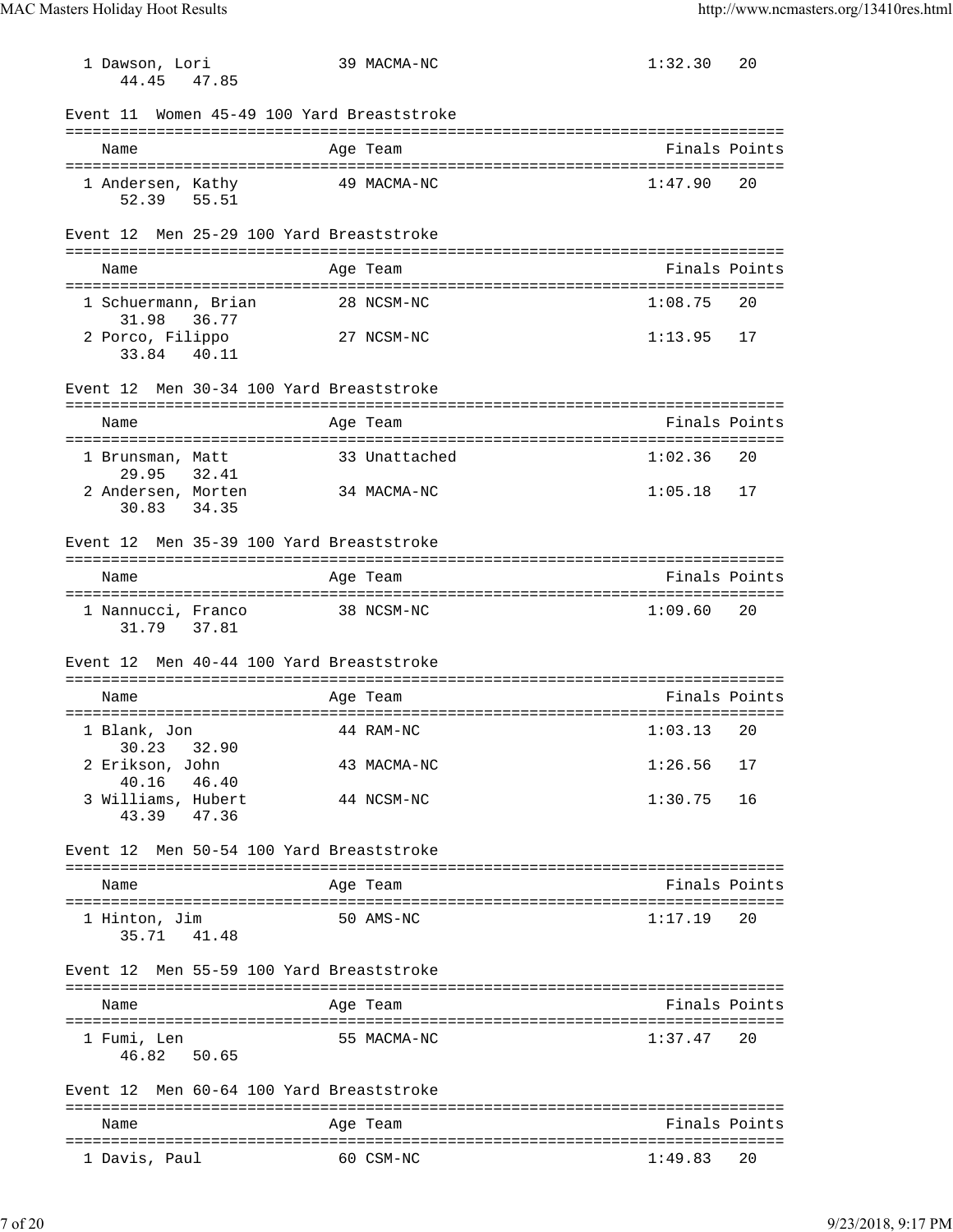51.28 58.55

|                                                          | Event 13 Women 19-24 50 Yard Freestyle |                          |                |               |
|----------------------------------------------------------|----------------------------------------|--------------------------|----------------|---------------|
| Name                                                     |                                        | Age Team                 | Finals Points  |               |
| 1 Schuermann, Michele                                    |                                        | 24 NCSM-NC               | 29.92          | 20            |
| Event 13 Women 25-29 50 Yard Freestyle                   |                                        |                          |                |               |
| Name                                                     |                                        | Age Team                 | Finals Points  |               |
| 1 Galofaro, Kim                                          |                                        | 28 MACMA-NC              | 35.49          | 20            |
| Event 13 Women 30-34 50 Yard Freestyle                   |                                        |                          |                |               |
| Name                                                     |                                        | Age Team                 | Finals Points  |               |
| 1 David-Adams, Michelle 34 MACMA-NC<br>2 Lindauer, Kerry |                                        | 30 NCSM-NC               | 26.29<br>26.33 | 20<br>17      |
| Event 13 Women 35-39 50 Yard Freestyle                   |                                        |                          |                |               |
| Name                                                     |                                        | Age Team                 | Finals Points  |               |
| 1 Weiss, Patti                                           |                                        | 39 MACMA-NC              | 43.82          | 20            |
| Event 13 Women 40-44 50 Yard Freestyle                   |                                        |                          |                |               |
| Name                                                     |                                        | Age Team                 | Finals Points  |               |
| 1 Dore, Mary<br>2 Ward, Linda                            |                                        | 41 HARY-NC<br>42 NCSM-NC | 28.58<br>35.30 | 20<br>17      |
| Event 13 Women 45-49 50 Yard Freestyle                   |                                        |                          |                |               |
| Name                                                     |                                        | Age Team                 | Finals Points  |               |
| 1 Webster, Mary                                          |                                        | 45 MACMA-NC              | 30.87          | 20            |
|                                                          |                                        |                          |                |               |
| Women 55-59 50 Yard Freestyle<br>Event 13                |                                        |                          |                |               |
| Name                                                     |                                        | Age Team                 | Finals Points  |               |
| 1 Daugherty, Donnie                                      |                                        | 56 HARY-NC               | 38.41          | 20            |
| Event 14 Men 25-29 50 Yard Freestyle                     |                                        |                          |                |               |
| Name                                                     |                                        | Age Team                 |                | Finals Points |
| 1 Ferris, Michael<br>2 Porco, Filippo                    |                                        | 27 CSM-NC<br>27 NCSM-NC  | 24.51<br>26.68 | 20<br>17      |
| Men 30-34 50 Yard Freestyle<br>Event 14                  |                                        |                          |                |               |
| Name                                                     |                                        | Age Team                 | Finals Points  |               |
| 1 Lohr, Joseph                                           |                                        | 30 RAM-NC                | 24.12          | 20            |
| 2 Clark, Marcell                                         |                                        | 34 HARY-NC               | 25.53          | 17            |
| 3 Van Voorhis, Kerry                                     |                                        | 31 HARY-NC               | 25.54          | 16            |
| 4 Connolly, William<br>5 Suero, Elias                    |                                        | 33 HARY-NC<br>34 SCMM-NC | 27.88<br>29.97 | 15<br>14      |

Event 14 Men 35-39 50 Yard Freestyle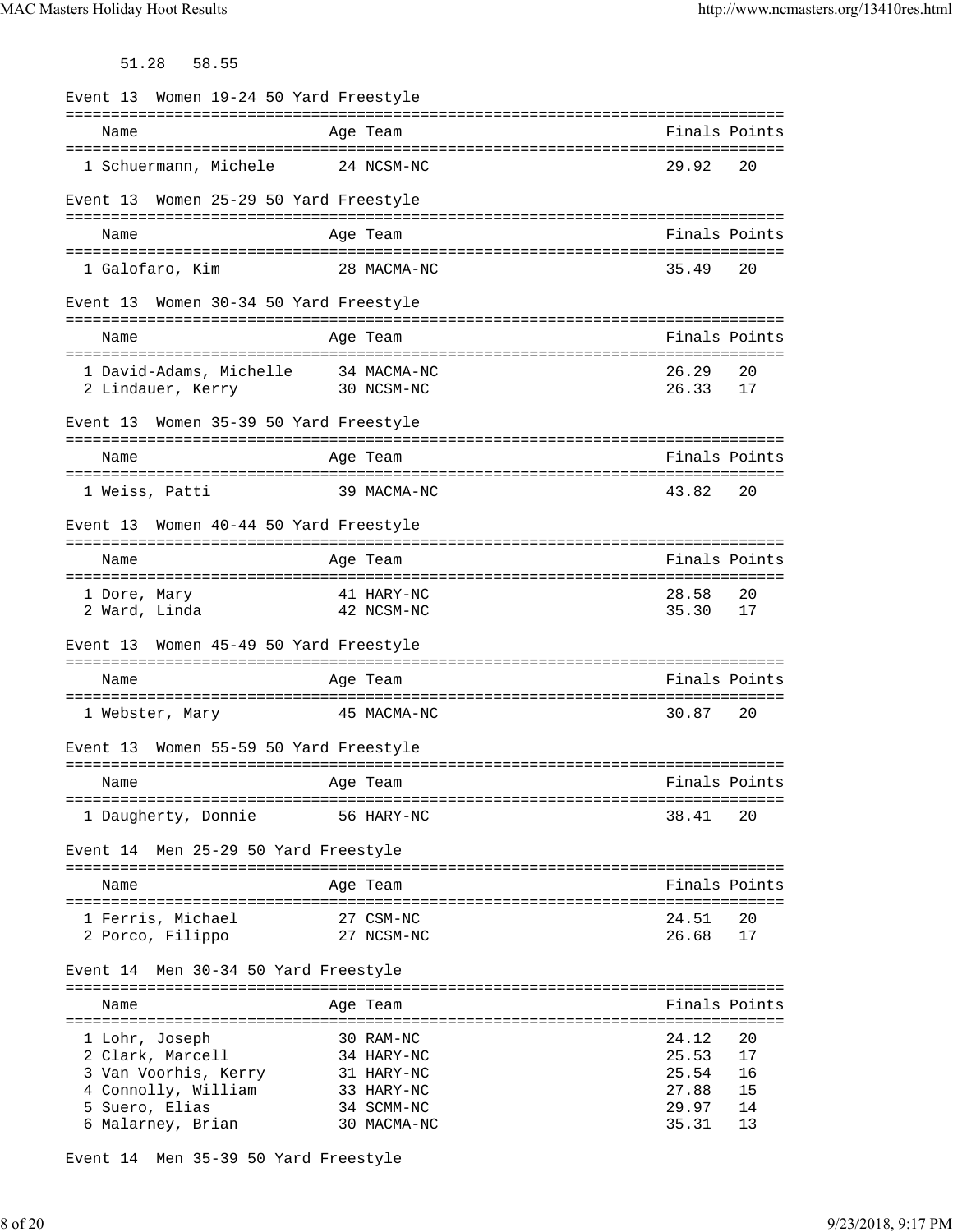|                                              | =========                            | ============================                            |
|----------------------------------------------|--------------------------------------|---------------------------------------------------------|
| Name<br>==================================== | Age Team                             | Finals Points<br>====================================== |
|                                              | 38 MACMA-NC                          | 25.61<br>20                                             |
| 1 Lyman, BJ                                  |                                      | 17                                                      |
| 2 Davis, William                             | 37 HARY-NC                           | 25.91                                                   |
| 3 Jewett, Rusty                              | 38 MACMA-NC                          | 26.99<br>16<br>28.43                                    |
| 4 Thomas, Terry                              | 39 NCSM-NC                           | 15                                                      |
| 5 Nannucci, Franco                           | 38 NCSM-NC                           | 29.01<br>14                                             |
| Event 14 Men 40-44 50 Yard Freestyle         |                                      | ===========================                             |
| Name                                         | Age Team                             | Finals Points                                           |
| =====================================        |                                      | ===================================                     |
| 1 Blank, Jon                                 | 44 RAM-NC                            | 23.91<br>20                                             |
| 2 Darmody, Kevin                             | 43 MACMA-NC                          | 26.50<br>17                                             |
| 3 Dickerman, Dwight                          | 43 MACMA-NC                          | 28.12<br>16                                             |
| 4 Deason, Chip                               | 43 MACMA-NC                          | 29.13<br>15                                             |
| 5 Williams, Hubert                           | 44 NCSM-NC                           | 32.00<br>14                                             |
| Event 14 Men 50-54 50 Yard Freestyle         |                                      |                                                         |
|                                              |                                      |                                                         |
| Name                                         | Age Team                             | Finals Points                                           |
| 1 Hinton, Jim                                | 50 AMS-NC                            | 28.09<br>20                                             |
| 2 Shiels, Terry                              | 50 MACMA-NC                          | 29.56<br>17                                             |
| 3 Rensink, Rick                              | 52 MACMA-NC                          | 29.97<br>16                                             |
|                                              |                                      |                                                         |
| Event 14 Men 55-59 50 Yard Freestyle         |                                      |                                                         |
| Name                                         | Age Team                             | Finals Points                                           |
|                                              |                                      |                                                         |
| 1 Calandro, James                            | 58 MACMA-NC                          | 27.61<br>20                                             |
| 2 Marshall, John                             | 59 MACMA-NC                          | 32.87<br>17                                             |
| 3 Fumi, Len                                  | 55 MACMA-NC                          | 40.56<br>16                                             |
| Event 14 Men 60-64 50 Yard Freestyle         |                                      |                                                         |
| Name                                         | Age Team                             | Finals Points                                           |
|                                              |                                      |                                                         |
| 1 White, Bernard                             | 61 CSM-NC                            | 28.15<br>20                                             |
| 2 Davis, Paul                                | 60 CSM-NC                            | 37.56<br>17                                             |
| Event 14 Men 65-69 50 Yard Freestyle         |                                      |                                                         |
|                                              | ==================================== |                                                         |
| Name<br>=======================              | Age Team                             | Finals Points                                           |
| 1 Gee, Milton                                | 67 CSM-NC                            | 34.21<br>20                                             |
| Event 15                                     | Women 25-29 200 Yard Backstroke      |                                                         |
| Name                                         | Age Team                             | Finals Points                                           |
|                                              |                                      |                                                         |
| 1 Katz, Sarah<br>41.56 41.07<br>39.10        | 25 AMS-NC<br>38.52                   | 2:40.25<br>20                                           |
| Event 15 Women 30-34 200 Yard Backstroke     |                                      |                                                         |
|                                              |                                      |                                                         |
| Name<br>======================               | Age Team<br>=================        | Finals Points<br>===================================    |
| 1 Turner, Melissa                            | 30 RAM-NC                            | 2:32.73<br>20                                           |
| 35.52 38.72 39.99 38.50                      |                                      |                                                         |
| Event 15                                     | Women 35-39 200 Yard Backstroke      |                                                         |
| Name                                         | Age Team                             | Finals Points                                           |
|                                              |                                      |                                                         |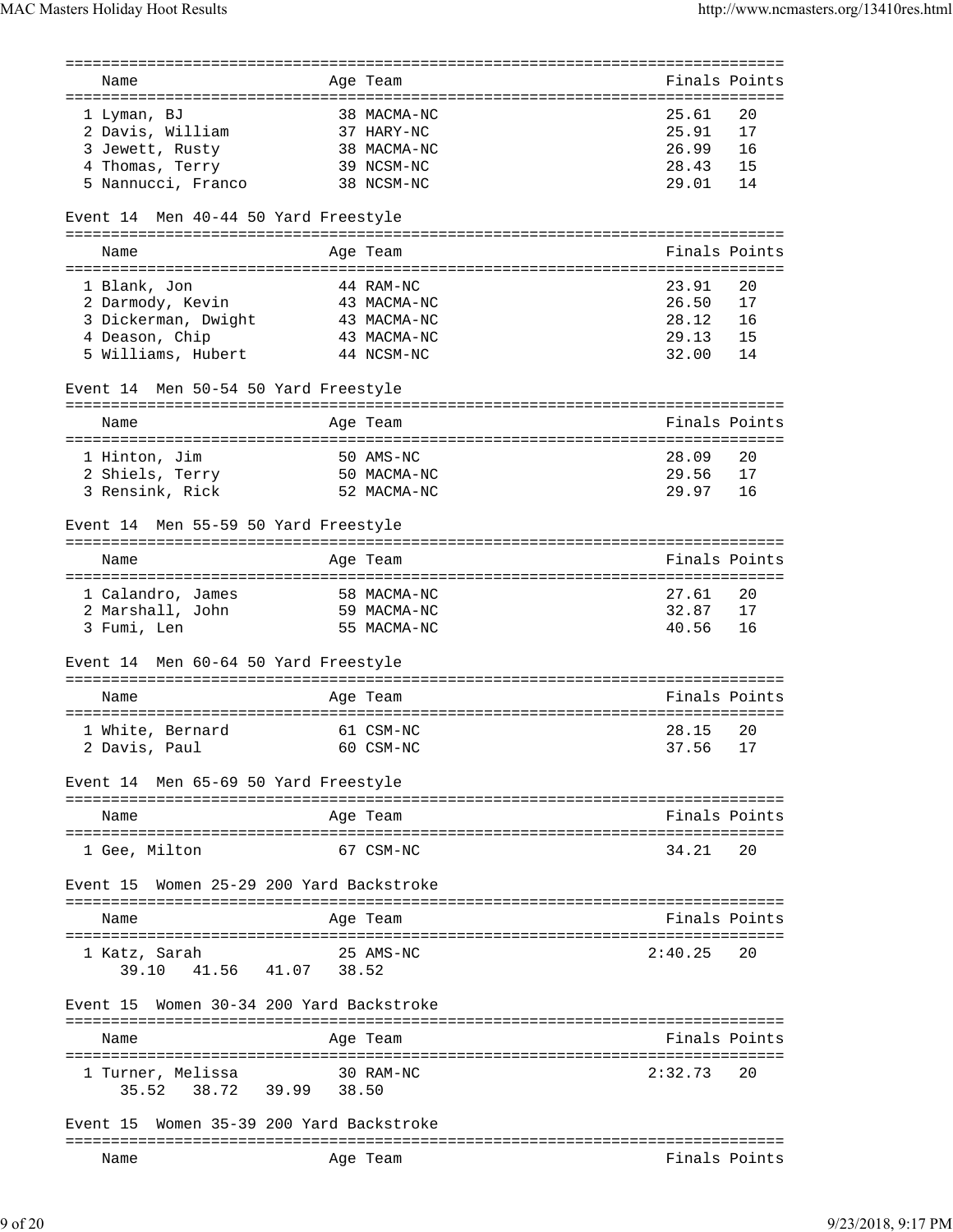=============================================================================== 1 Kramer, Adrienne 38 AMS-NC 43.00 45.22 44.10 43.96 Event 16 Men 30-34 200 Yard Backstroke =============================================================================== Name Age Team Finals Points =============================================================================== 1 Lizano, Antonio 33 CSM-NC 2:34.82 20 36.82 39.00 40.34 38.66 Event 16 Men 50-54 200 Yard Backstroke =============================================================================== Name **Age Team** Age Team **Finals Points** =============================================================================== 1 Rensink, Rick 52 MACMA-NC 3:19.56 20 45.25 50.55 52.72 51.04 Event 17 Mixed 19+ 200 Yard Medley Relay =============================================================================== Team Finals Points =============================================================================== 1 Harris YMCA Masters-NC 'A' 2:18.90 40 1) Daugherty, Donnie 56 2) Van Voorhis, Kerry 31 3) Davis, William 37 4) Dore, Mary 41 46.03 35.60 29.13 28.14 Event 17 Mixed 25+ 200 Yard Medley Relay =============================================================================== Team Finals Points =============================================================================== 1 MAC Masters-NC 'A' 2:32.56 40 1) Galofaro, Kim 28 2) Andersen, Morten 34 3) Huey, Brian 45 4) Buchoux, Michelle 32 45.51 39.42 31.68 35.95 Event 17 Mixed 35+ 200 Yard Medley Relay =============================================================================== Finals Points =============================================================================== 1 MAC Masters-NC 'B' 2:19.58 40 1) Woodard, Alis 44 2) Dawson, Lori 39 3) Jewett, Rusty 38 4) Darmody, Kevin 43 41.16 40.75 32.08 25.59 2 MAC Masters-NC 'A' 2:49.98 34 1) Rensink, Rick 52<br>
1) Rensink, Rick 52 2) Marshall, John 59  $3)$  Weiss, Patti  $39$   $4)$  37.66 50.21 36.31 45.80 Event 17 Mixed 45+ 200 Yard Medley Relay =============================================================================== Team Finals Points =============================================================================== 1 MAC Masters-NC 'A' 2:46.56 40 1) Andersen, Kathy 49 2) Fumi, Len 55 3) Webster, Mary 45 4) Calandro, James 58 57.46 44.74 36.83 27.53 Event 19 Women 19-24 500 Yard Freestyle =============================================================================== Name Age Team Age Team Finals Points =============================================================================== 1 Schuermann, Michele 24 NCSM-NC 6:18.96 20 33.60 35.93 36.66 37.64 37.44 38.43 38.44 39.89 40.64 40.29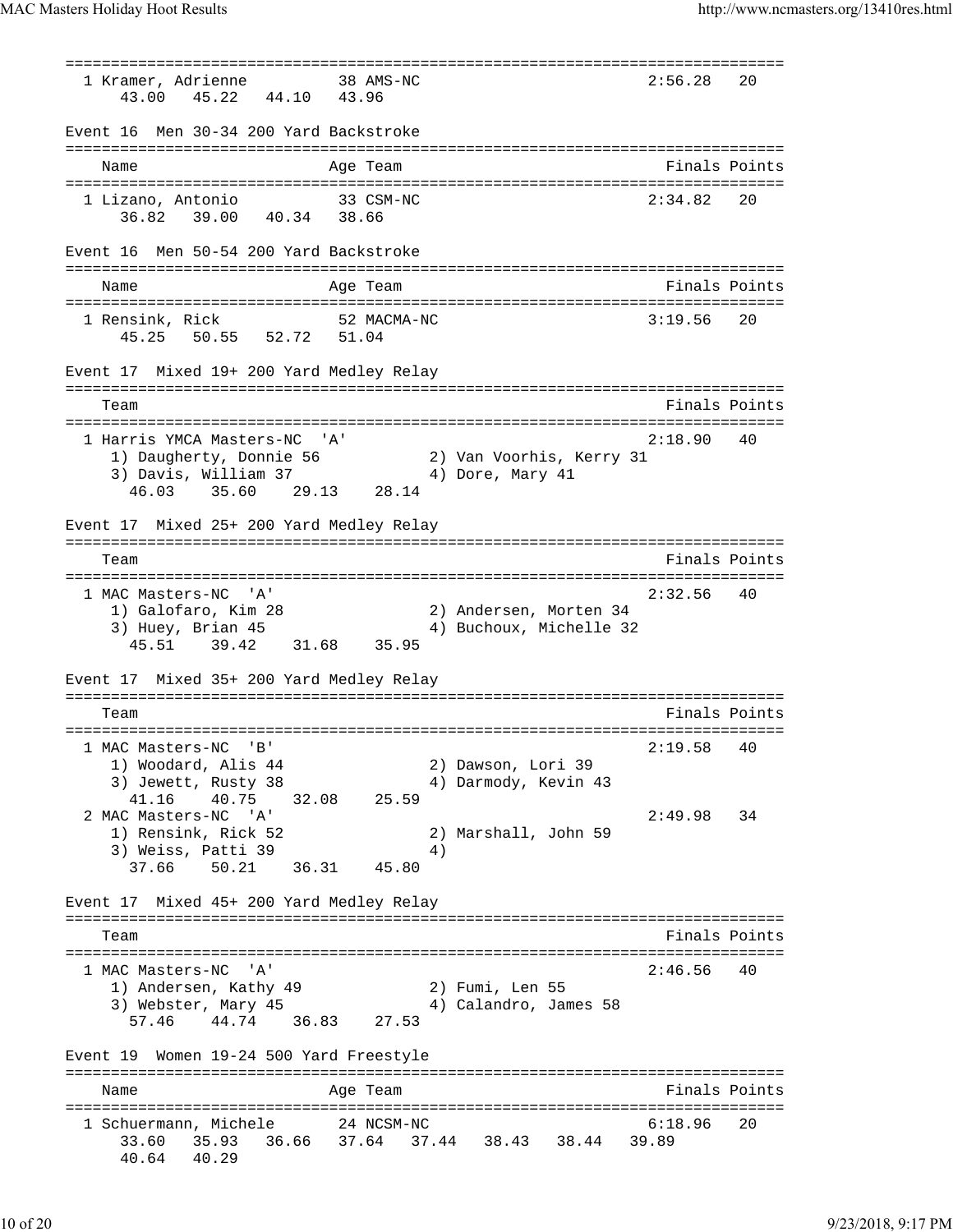Event 19 Women 25-29 500 Yard Freestyle =============================================================================== Name **Age Team** Age Team Finals Points =============================================================================== 1 Galofaro, Kim 28 MACMA-NC 8:25.88 20 45.16 50.13 50.23 51.07 52.08 52.19 52.12 51.65 50.87 50.38 Event 19 Women 35-39 500 Yard Freestyle =============================================================================== Name **Age Team** Age Team **Finals Points** Points =============================================================================== 1 Kramer, Adrienne 38 AMS-NC 7:08.01 20 39.66 43.45 43.82 43.98 43.16 43.27 42.63 42.10 41.65 44.29 2 Weiss, Patti 39 MACMA-NC 9:52.24 17 48.23 56.96 59.92 1:00.99 1:02.60 1:01.71 1:02.78 1:01.82 1:00.39 56.84 Event 19 Women 40-44 500 Yard Freestyle =============================================================================== Name **Age Team Age Team** Rinals Points =============================================================================== 1 Dore, Mary 41 HARY-NC 6:03.43 20 32.68 35.35 36.20 36.56 36.81 37.00 37.34 37.06 37.36 37.07 2 Woodard, Alis 44 MACMA-NC 6:51.22 17 36.33 40.19 41.42 42.61 42.32 42.33 42.46 42.20 42.70 38.66 Event 19 Women 45-49 500 Yard Freestyle =============================================================================== Name Age Team Finals Points =============================================================================== 1 Webster, Mary 45 MACMA-NC 7:21.85 20 40.95 43.20 44.22 45.23 45.69 45.26 45.55 45.14 44.21 42.40 Event 20 Men 25-29 500 Yard Freestyle =============================================================================== Age Team entitled and the Second Points Points =============================================================================== 1 Ferris, Michael 27 CSM-NC 5:32.13 20 29.89 1:05.07 1:41.87 1:08.14 34.17 42.43 35.89 32.74 1:13.83 2 Schuermann, Brian 28 NCSM-NC 5:46.44 17 30.32 33.55 34.17 34.73 35.34 35.37 35.60 35.89 36.14 35.33 3 Porco, Filippo 27 NCSM-NC 6:20.25 16 32.94 37.39 38.39 39.62 39.70 39.26 39.29 38.55 38.65 36.46 4 Saak, Joshua 27 CSM-NC 6:26.68 15 3:17.14 2:34.15 Event 20 Men 30-34 500 Yard Freestyle =============================================================================== Name **Age Team** Age Team Finals Points =============================================================================== 1 Brunsman, Matt 33 Unattached 5:11.91 20 27.62 30.61 31.28 31.68 31.99 32.07 31.96 32.55 31.31 30.84 2 Andersen, Morten 34 MACMA-NC 5:24.19 17 28.32 31.04 31.81 32.40 32.91 33.09 33.08 34.27

11 of 20 9/23/2018, 9:17 PM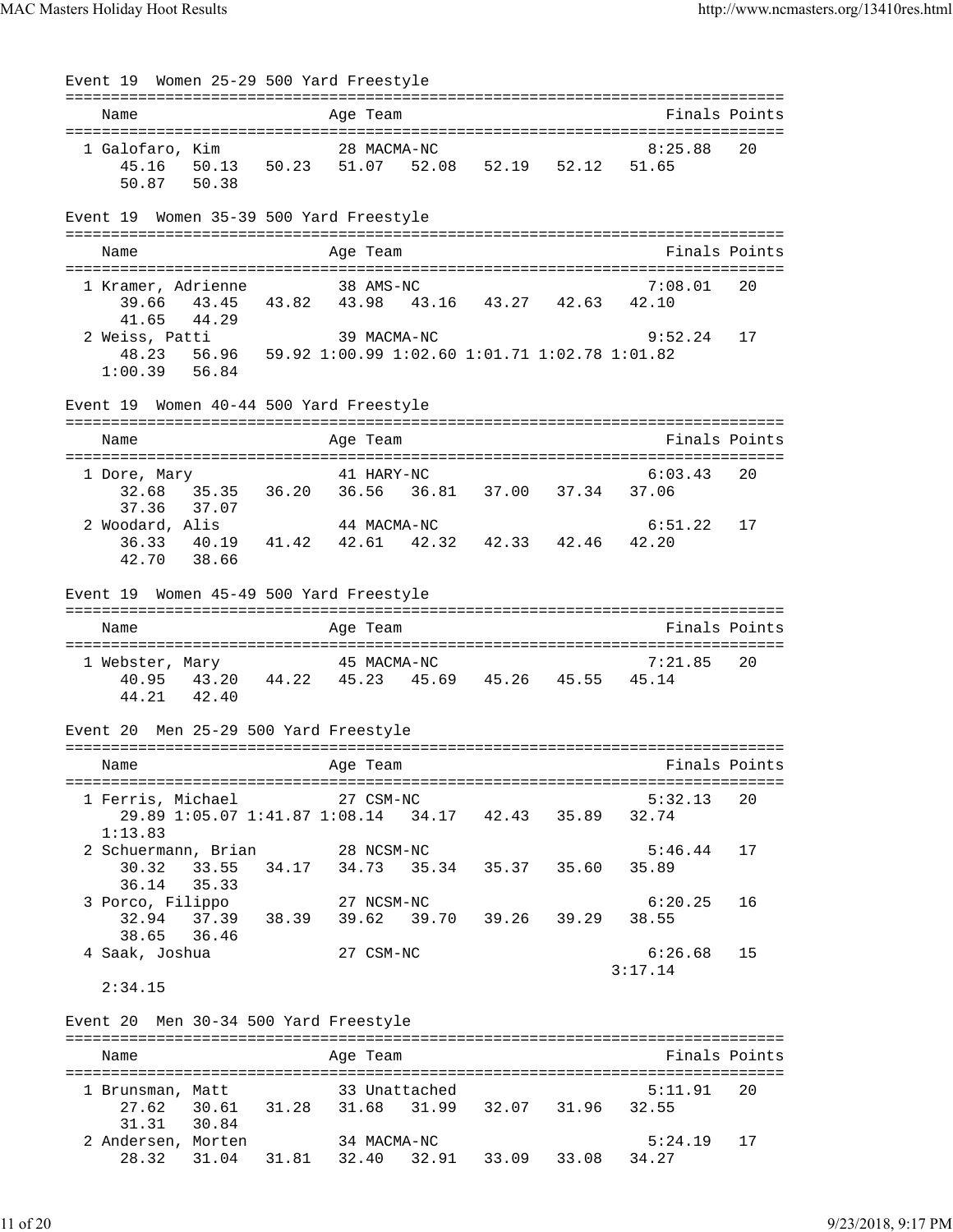33.76 33.51<br>3 Lizano, Antonio 3 Lizano, Antonio 33 CSM-NC 6:02.36 16 32.30 34.69 35.95 37.27 37.43 37.01 36.47 37.81 36.98 36.45 4 Suero, Elias 34 SCMM-NC 6:52.13 15 33.96 37.87 40.16 41.61 42.81 43.20 44.94 43.27 44.24 40.07 5 Malarney, Brian 30 MACMA-NC 7:36.88 14 40.92 43.84 45.43 45.80 45.97 46.30 48.07 48.25 48.43 43.87 Event 20 Men 35-39 500 Yard Freestyle =============================================================================== Name **Age Team** Age Team **Finals Points** =============================================================================== 1 Jewett, Rusty 38 MACMA-NC 6:37.87 20 33.53 38.22 40.15 41.00 41.44 41.71 41.28 41.66 40.41 38.47 2 Thomas, Terry 39 NCSM-NC 6:44.98 17 35.75 38.82 40.31 41.23 42.64 42.19 42.01 42.08 40.97 38.98 Event 20 Men 40-44 500 Yard Freestyle =============================================================================== Age Team  $\qquad \qquad$  Finals Points =============================================================================== 1 Erikson, John 43 MACMA-NC 7:08.09 20 39.58 41.48 42.60 42.91 43.09 44.19 43.26 43.69 44.24 43.05 44.24 43.05<br>
2 Deason, Chip 43 MACMA-NC 7:27.52 17 37.46 43.15 44.38 45.98 46.05 46.64 46.27 46.51 46.53 44.55 Event 20 Men 45-49 500 Yard Freestyle =============================================================================== Name **Age Team** Age Team Finals Points =============================================================================== 1 Huey, Brian 45 MACMA-NC 6:01.90 20 33.31 36.11 36.70 37.50 37.19 37.27 36.72 36.93 35.99 34.18 Event 20 Men 50-54 500 Yard Freestyle =============================================================================== Name **Age Team Age Team** Rinals Points =============================================================================== 1 Ferroggiaro, Fred 51 TOC-NC 5:34.51 20 31.73 33.77 33.77 34.00 34.09 33.78 33.50 33.85 33.53 32.49<br>2 Hinton, Jim 2 Hinton, Jim 50 AMS-NC 5:57.23 17 30.84 34.89 35.94 36.54 36.79 36.56 36.48 36.82 36.59 35.78 Event 20 Men 55-59 500 Yard Freestyle =============================================================================== Name Age Team Finals Points =============================================================================== 1 Fumi, Len 55 MACMA-NC 8:38.34 20 43.04 48.07 51.72 53.64 54.09 54.54 53.84 53.71 53.50 52.19 Event 20 Men 60-64 500 Yard Freestyle =============================================================================== Name **Age Team** Age Team Finals Points =============================================================================== 1 Davis, Paul 60 CSM-NC 8:56.63 20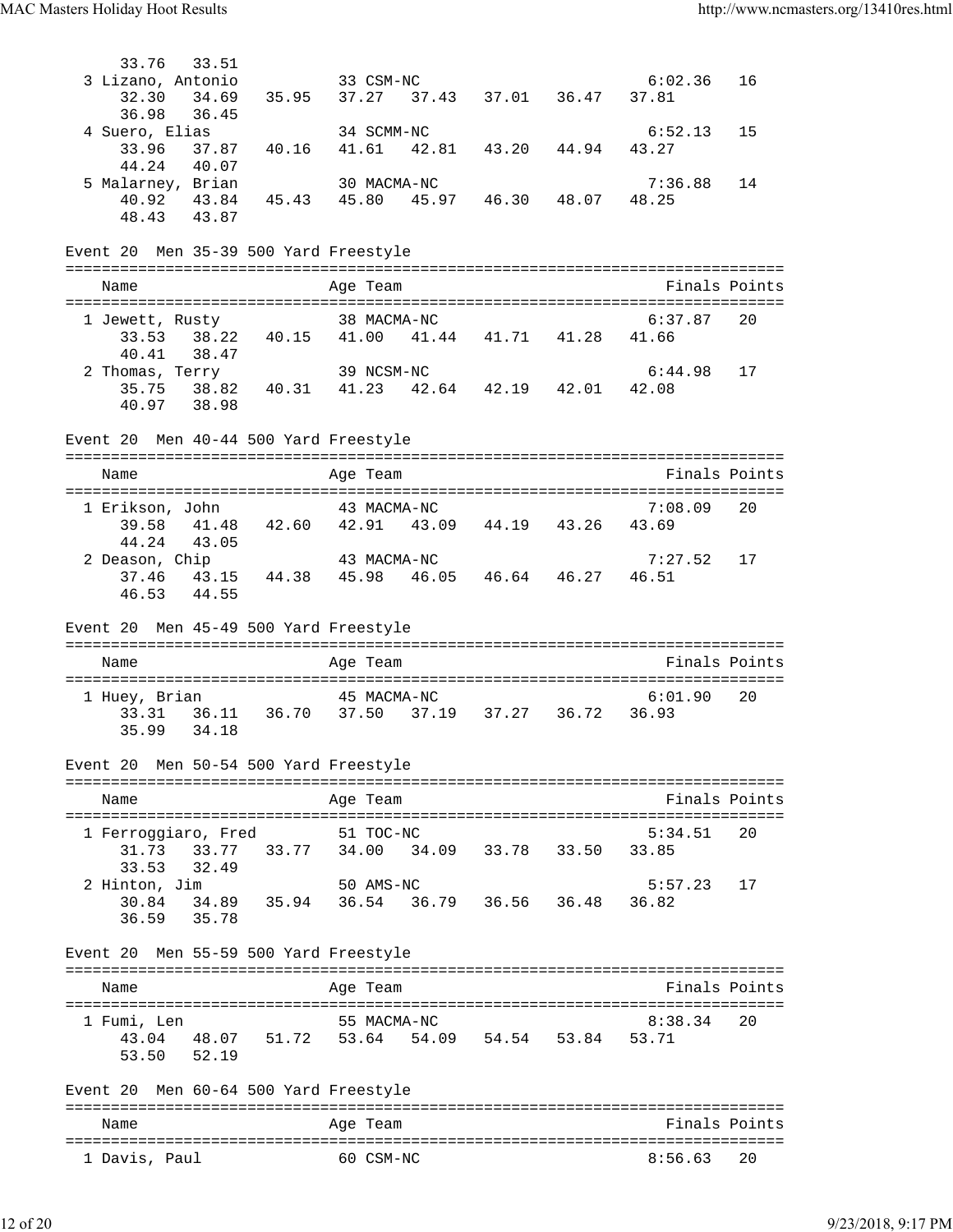| Event 20 Men 65-69 500 Yard Freestyle        |            |                            |                |               |
|----------------------------------------------|------------|----------------------------|----------------|---------------|
| Name                                         |            | Age Team                   |                | Finals Points |
| 1 Gee, Milton                                |            | 67 CSM-NC                  | 8:18.54        | 20            |
| Women 40-44 200 Yard Butterfly<br>Event 21   |            |                            |                |               |
| Name                                         |            | Age Team                   |                | Finals Points |
| 1 Dore, Mary<br>36.92 42.39 43.67            | 45.50      | 41 HARY-NC                 | 2:48.48        | 20            |
| 2 Woodard, Alis                              |            | 44 MACMA-NC<br>53.44       | $3:16.54$ 17   |               |
| Event 22 Men 25-29 200 Yard Butterfly        |            |                            |                |               |
| Name                                         |            | Age Team                   |                | Finals Points |
| 1 Ferris, Michael<br>29.44 33.29 33.97 36.67 |            | 27 CSM-NC                  | 2:13.37        | 20            |
| Event 22 Men 40-44 200 Yard Butterfly        |            |                            |                |               |
| Name                                         |            | Age Team                   |                | Finals Points |
| -- Hollet, Peter                             |            | 44 NCSM-NC<br>38.90        | DO             |               |
| Event 22 Men 50-54 200 Yard Butterfly        |            |                            |                |               |
| Name                                         |            | Age Team                   |                | Finals Points |
| 1 Ferroggiaro, Fred<br>33.60 1:52.98         |            | 51 TOC-NC                  | 2:26.58        | 20            |
| Event 23 Women 30-34 50 Yard Breaststroke    |            |                            |                |               |
| Name                                         |            | Age Team                   |                | Finals Points |
| 1 Buchoux, Michelle                          |            | 32 MACMA-NC                | 42.88          | 20            |
| Event 23 Women 35-39 50 Yard Breaststroke    |            | -------------------------  |                |               |
| Name                                         |            | Age Team                   |                | Finals Points |
| 1 Blanchar, Jill<br>2 Weiss, Patti           |            | 39 CSM-NC<br>39 MACMA-NC   | 41.77<br>55.13 | 20<br>17      |
| Women 40-44 50 Yard Breaststroke<br>Event 23 |            |                            |                |               |
| Name                                         |            | Age Team                   |                | Finals Points |
| 1 Ward, Linda                                |            | 42 NCSM-NC                 | 45.60          | 20            |
| Women 45-49 50 Yard Breaststroke<br>Event 23 |            |                            |                |               |
| Name                                         | ---------- | Age Team                   |                | Finals Points |
| 1 Spencer, Constance                         |            | 46 Unattached              | 43.92          | 20            |
| 2 Webster, Mary<br>3 Onoda, Etsuko           |            | 45 MACMA-NC<br>45 MACMA-NC | 45.57<br>45.75 | 17<br>16      |

Event 24 Men 30-34 50 Yard Breaststroke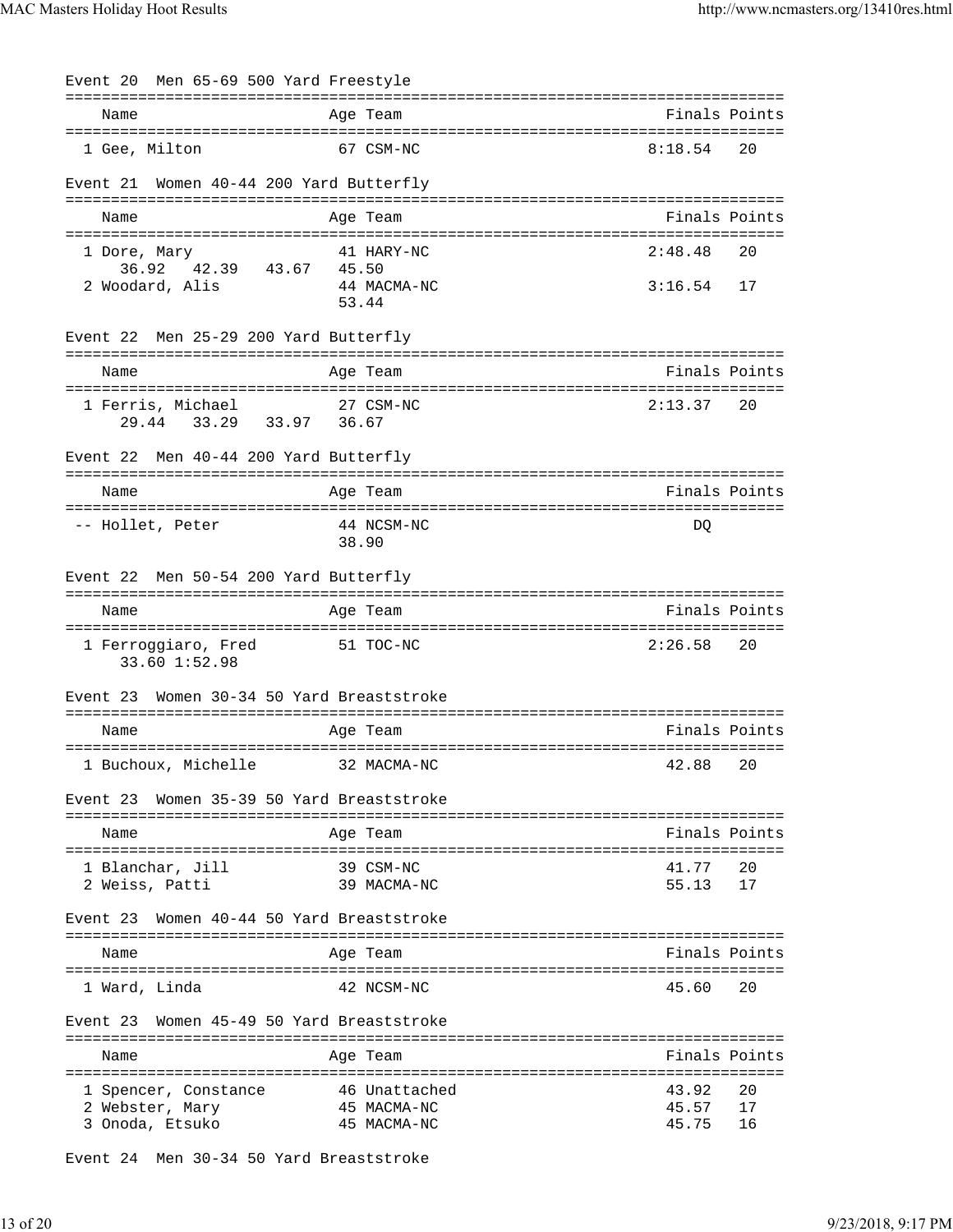| Name                                        | Age Team                              |         | Finals Points |
|---------------------------------------------|---------------------------------------|---------|---------------|
| ======================================      | ===================================== |         |               |
| 1 Lohr, Joseph                              | 30 RAM-NC                             | 34.24   | 20            |
| 2 Ballard, James                            | 31 MACMA-NC                           | 34.33   | 17            |
| 3 Lizano, Antonio                           | 33 CSM-NC                             | 36.37   | 16            |
|                                             |                                       |         |               |
| Men 35-39 50 Yard Breaststroke<br>Event 24  |                                       |         |               |
|                                             |                                       |         | Finals Points |
| Name                                        | Age Team                              |         |               |
| 1 Nannucci, Franco                          | 38 NCSM-NC                            | 30.44   | 20            |
|                                             |                                       |         |               |
| Men 40-44 50 Yard Breaststroke<br>Event 24  |                                       |         |               |
| Name                                        | Age Team                              |         | Finals Points |
| 1 Blank, Jon                                | 44 RAM-NC                             | 29.33   | 20            |
| 2 Dickerman, Dwight 43 MACMA-NC             |                                       | 40.38   | 17            |
|                                             |                                       |         |               |
| Men 50-54 50 Yard Breaststroke<br>Event 24  |                                       |         |               |
| Name                                        | Age Team                              |         | Finals Points |
|                                             |                                       |         |               |
| 1 Gosha, Joe                                | 51 NCSM-NC                            | 36.63   | 20            |
| 2 Rensink, Rick                             | 52 MACMA-NC                           | 42.17   | 17            |
|                                             |                                       |         |               |
| Men 60-64 50 Yard Breaststroke<br>Event 24  |                                       |         |               |
| Name                                        | Age Team                              |         | Finals Points |
|                                             |                                       |         |               |
|                                             |                                       | 49.21   | 20            |
| 1 Davis, Paul                               | 60 CSM-NC                             |         |               |
| Men 65-69 50 Yard Breaststroke<br>Event 24  |                                       |         |               |
|                                             |                                       |         |               |
| Name                                        | Age Team                              |         | Finals Points |
|                                             |                                       |         |               |
| 1 Gee, Milton                               | 67 CSM-NC                             | 43.23   | 20            |
|                                             |                                       |         |               |
| Women 45-49 100 Yard Backstroke<br>Event 25 |                                       |         |               |
| ===========================                 |                                       |         |               |
| Name                                        | Age Team                              |         | Finals Points |
| 1 Spencer, Constance<br>39.54 42.85         | 46 Unattached                         | 1:22.39 | 20            |
| Women 55-59 100 Yard Backstroke<br>Event 25 |                                       |         |               |
|                                             |                                       |         |               |
| Name                                        | Age Team                              |         | Finals Points |
| 1 Daugherty, Donnie<br>48.05 52.44          | 56 HARY-NC                            | 1:40.49 | 20            |
|                                             |                                       |         |               |
| Men 30-34 100 Yard Backstroke<br>Event 26   |                                       |         |               |
|                                             |                                       |         |               |
| Name                                        | Age Team                              |         | Finals Points |
|                                             |                                       | 1:05.04 | 20            |
| 1 Van Voorhis, Kerry<br>31.88 33.16         | 31 HARY-NC                            |         |               |
|                                             | 33 HARY-NC                            | 1:34.18 | 17            |
| 2 Connolly, William                         |                                       |         |               |
| Men 40-44 100 Yard Backstroke<br>Event 26   |                                       |         |               |
| Name                                        | Age Team                              |         | Finals Points |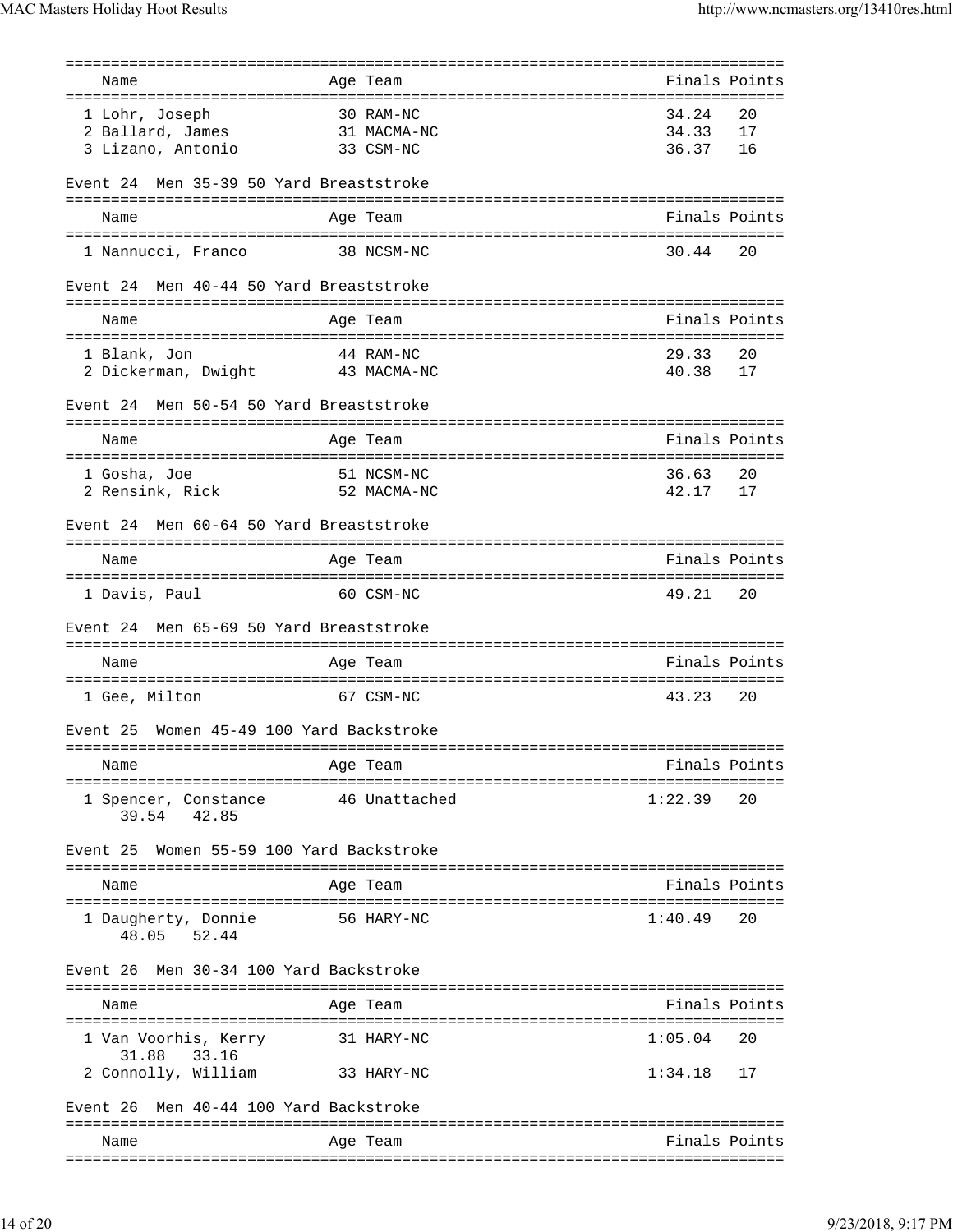1 McLauchlan, Mark 41 MACMA-NC 1:08.80 20 33.25 35.55 Event 26 Men 50-54 100 Yard Backstroke =============================================================================== Name Age Team Age Team Finals Points =============================================================================== 1 Rensink, Rick 52 MACMA-NC 1:23.49 20 39.44 44.05 Event 27 Women 30-34 200 Yard IM =============================================================================== Name Age Team Age Team Finals Points =============================================================================== 1 Buchoux, Michelle 32 MACMA-NC 40.11 48.38 51.85 41.01 Event 27 Women 40-44 200 Yard IM =============================================================================== Name Age Team Finals Points =============================================================================== 1 Dore, Mary 41 HARY-NC 2:41.47 20 35.59 43.18 47.16 35.54 Event 27 Women 45-49 200 Yard IM =============================================================================== Name Age Team Finals Points =============================================================================== 1 Webster, Mary 45 MACMA-NC 3:00.69 20 37.08 48.90 53.77 40.94 Event 28 Men 25-29 200 Yard IM =============================================================================== Name Age Team Finals Points =============================================================================== 1 Ferris, Michael 27 CSM-NC 2:19.29 20 30.34 37.62 40.74 30.59 Event 28 Men 30-34 200 Yard IM =============================================================================== Name **Age Team** Age Team Finals Points =============================================================================== 1 Van Voorhis, Kerry 31 HARY-NC 2:22.38 20 29.03 36.89 44.50 31.96 2 Lizano, Antonio 33 CSM-NC 2:32.02 17 32.03 38.02 44.64 37.33 Event 28 Men 40-44 200 Yard IM =============================================================================== Name Age Team Age Team Finals Points =============================================================================== 1 Hollet, Peter 44 NCSM-NC 2:19.50 20 29.10 37.72 41.52 31.16 2 Darmody, Kevin 43 MACMA-NC 2:51.48 17 33.95 44.18 52.97 40.38 Event 28 Men 45-49 200 Yard IM =============================================================================== Name **Age Team Age Team** Rinals Points =============================================================================== 1 Huey, Brian 45 MACMA-NC 34.97 41.71 47.39 33.46 Event 28 Men 50-54 200 Yard IM

===============================================================================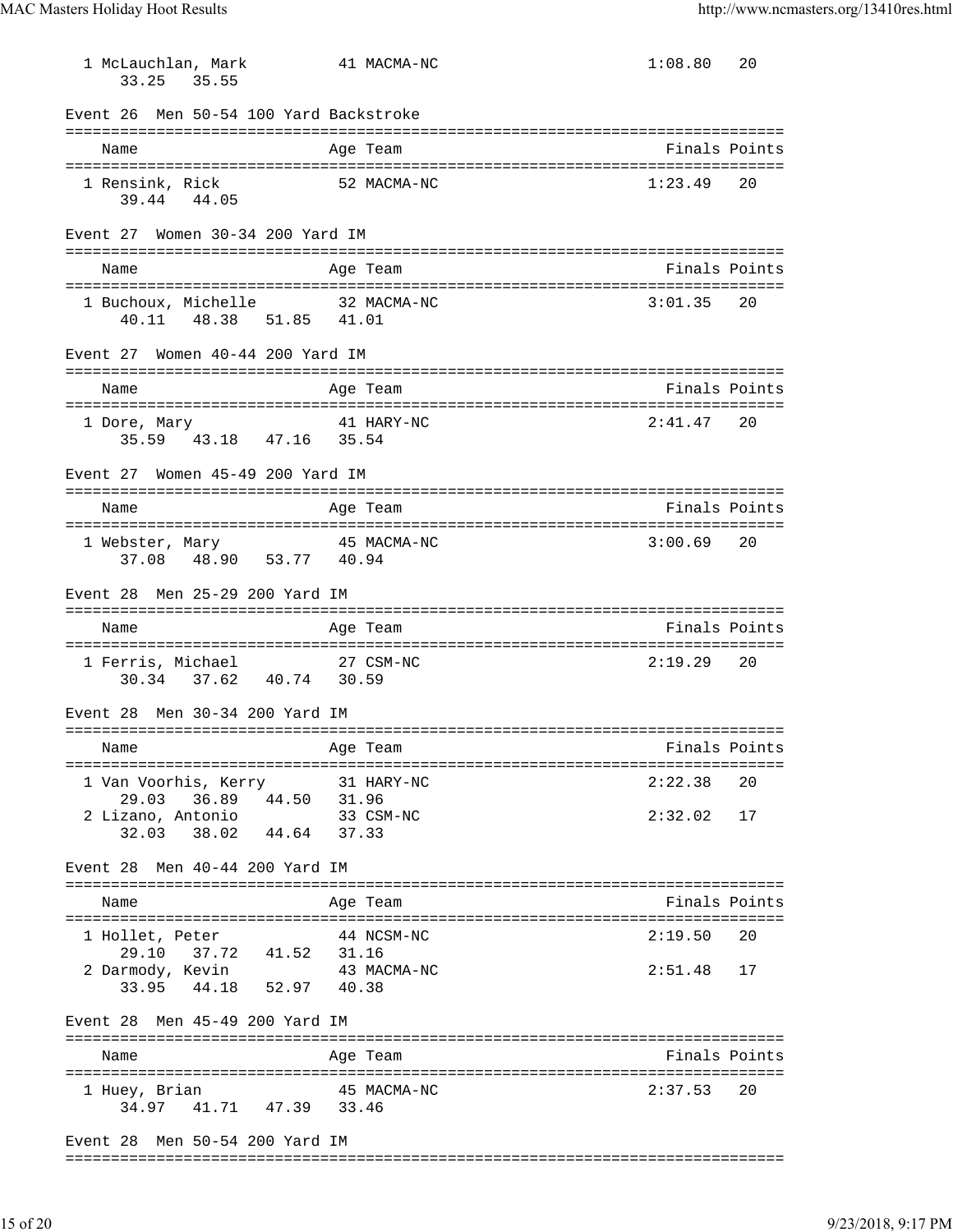| Name                                                                               |       | Age Team                                                                                                        | Finals Points |    |
|------------------------------------------------------------------------------------|-------|-----------------------------------------------------------------------------------------------------------------|---------------|----|
| ===================================<br>1 Ferroggiaro, Fred<br>36.54 43.58<br>30.66 | 31.18 | ================================<br>51 TOC-NC                                                                   | 2:21.96       | 20 |
| Event 29 Women 35-39 100 Yard Freestyle                                            |       |                                                                                                                 |               |    |
| Name                                                                               |       | Age Team                                                                                                        | Finals Points |    |
| 1 Blanchar, Jill                                                                   |       | 39 CSM-NC                                                                                                       | 1:07.20       | 20 |
| 32.15 35.05<br>2 Weiss, Patti                                                      |       | 39 MACMA-NC                                                                                                     | 1:38.03       | 17 |
| Event 29 Women 40-44 100 Yard Freestyle                                            |       |                                                                                                                 |               |    |
| Name                                                                               |       | Age Team                                                                                                        | Finals Points |    |
| 1 Dore, Mary                                                                       |       | 41 HARY-NC                                                                                                      | 1:03.07       | 20 |
| 32.75<br>30.32<br>2 Woodard, Alis                                                  |       | 44 MACMA-NC                                                                                                     | 1:07.29       | 17 |
| 33.03 34.26<br>3 Ward, Linda<br>37.11<br>42.57                                     |       | 42 NCSM-NC                                                                                                      | 1:19.68       | 16 |
| Event 29 Women 45-49 100 Yard Freestyle                                            |       |                                                                                                                 |               |    |
| Name                                                                               |       | Age Team                                                                                                        | Finals Points |    |
|                                                                                    |       |                                                                                                                 |               |    |
| 1 Spencer, Constance<br>33.38 37.42                                                |       | 46 Unattached                                                                                                   | 1:10.80       | 20 |
| Event 29 Women 55-59 100 Yard Freestyle                                            |       |                                                                                                                 |               |    |
| Name                                                                               |       | Age Team                                                                                                        | Finals Points |    |
| 1 Daugherty, Donnie<br>41.71 47.82                                                 |       | 56 HARY-NC                                                                                                      | 1:29.53       | 20 |
| Event 30 Men 25-29 100 Yard Freestyle                                              |       |                                                                                                                 |               |    |
| Name<br>and the Magnetic Preasurer and the Team                                    |       | manager of the state of the state of the state of the state of the state of the state of the state of the state |               |    |
| 1 Saak, Joshua<br>30.99 32.30                                                      |       | 27 CSM-NC                                                                                                       | 1:03.29       | 20 |
| Event 30 Men 30-34 100 Yard Freestyle                                              |       |                                                                                                                 |               |    |
| Name                                                                               |       | Age Team                                                                                                        | Finals Points |    |
| 1 Lohr, Joseph                                                                     |       | 30 RAM-NC                                                                                                       | 53.45         | 20 |
| 26.03 27.42<br>2 Clark, Marcell                                                    |       | 34 HARY-NC                                                                                                      | 55.69         | 17 |
| 26.99 28.70<br>3 Van Voorhis, Kerry<br>27.37 29.04                                 |       | 31 HARY-NC                                                                                                      | 56.41         | 16 |
| 4 Ballard, James<br>30.69<br>31.79                                                 |       | 31 MACMA-NC                                                                                                     | 1:02.48       | 15 |
| 5 Connolly, William<br>30.89<br>32.94                                              |       | 33 HARY-NC                                                                                                      | 1:03.83       | 14 |
| 6 Suero, Elias<br>31.71<br>34.75                                                   |       | 34 SCMM-NC                                                                                                      | 1:06.46       | 13 |
| 7 Malarney, Brian<br>41.23<br>34.09                                                |       | 30 MACMA-NC                                                                                                     | 1:15.32       | 12 |

Event 30 Men 35-39 100 Yard Freestyle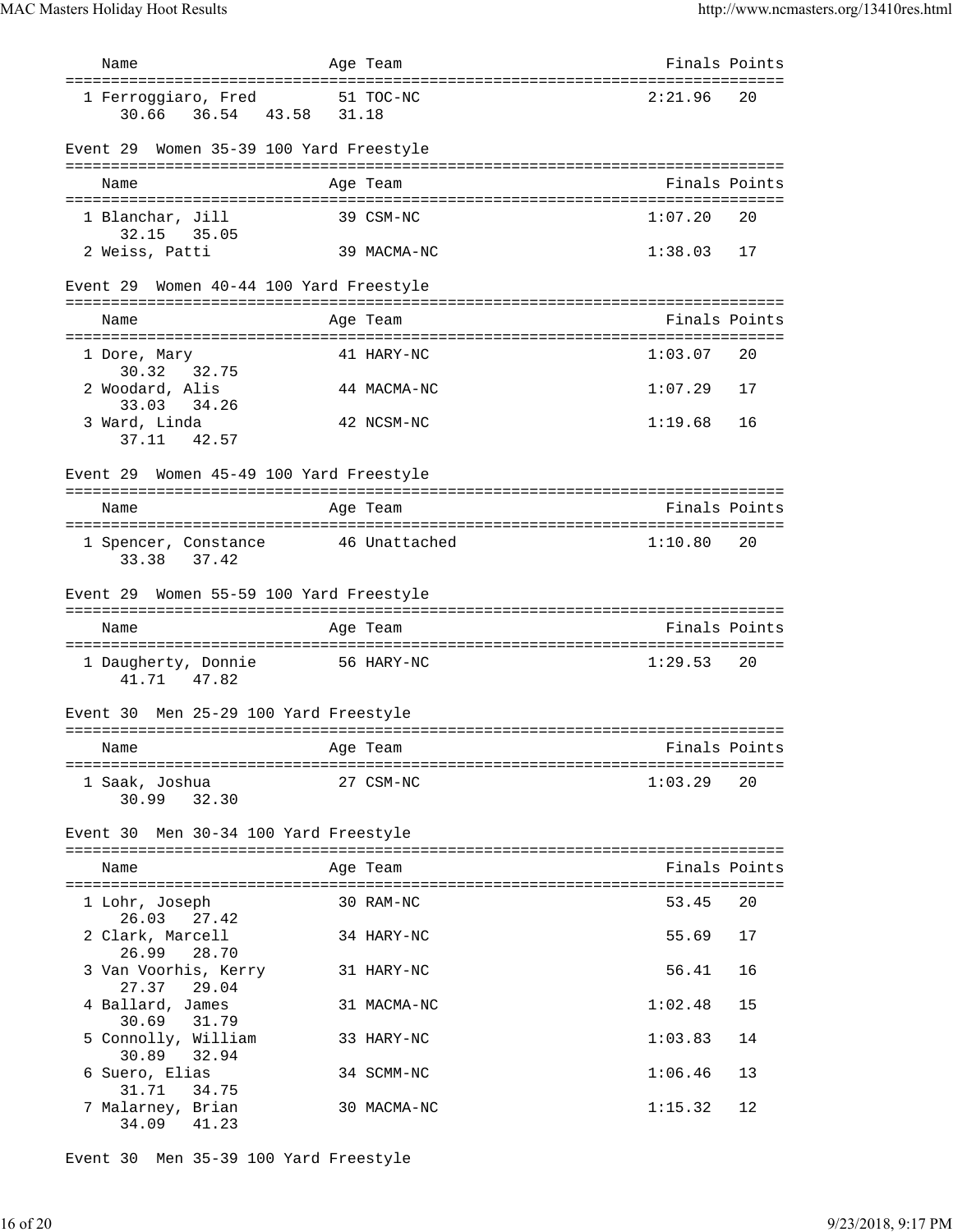| :=====================<br>==================== |                                                    |               |    |
|------------------------------------------------|----------------------------------------------------|---------------|----|
| Name                                           | Age Team<br>====================================== | Finals Points |    |
| 1 Davis, William                               | 37 HARY-NC                                         | 56.49         | 20 |
| 2 Thomas, Terry                                | 39 NCSM-NC                                         | 1:05.74       | 17 |
| 31.11<br>34.63                                 |                                                    |               |    |
|                                                |                                                    |               |    |
| Men 40-44 100 Yard Freestyle<br>Event 30       |                                                    |               |    |
| Name                                           | Age Team                                           | Finals Points |    |
|                                                |                                                    | 58.43         |    |
| 1 McLauchlan, Mark<br>28.26<br>30.17           | 41 MACMA-NC                                        |               | 20 |
| 2 Darmody, Kevin                               | 43 MACMA-NC                                        | 1:01.00       | 17 |
| 3 Dickerman, Dwight                            | 43 MACMA-NC                                        | 1:01.89       | 16 |
| 31.88<br>30.01                                 |                                                    |               |    |
| Men 45-49 100 Yard Freestyle<br>Event 30       |                                                    |               |    |
| Name                                           | Age Team                                           | Finals Points |    |
|                                                |                                                    |               |    |
| 1 Huey, Brian                                  | 45 MACMA-NC                                        | 1:00.94       | 20 |
| 30.73<br>30.21                                 |                                                    |               |    |
| Men 55-59 100 Yard Freestyle<br>Event 30       |                                                    |               |    |
|                                                |                                                    | Finals Points |    |
| Name                                           | Age Team                                           |               |    |
| 1 Calandro, James                              | 58 MACMA-NC                                        | 1:03.74       | 20 |
| 33.21<br>30.53                                 |                                                    |               |    |
|                                                |                                                    |               |    |
| Men 60-64 100 Yard Freestyle<br>Event 30       |                                                    |               |    |
| Name                                           | Age Team                                           | Finals Points |    |
| 1 Davis, Paul                                  | 60 CSM-NC                                          | 1:24.13       | 20 |
|                                                |                                                    |               |    |
| Men 65-69 100 Yard Freestyle<br>Event 30       |                                                    |               |    |
| Name                                           | Age Team                                           | Finals Points |    |
| ======================================         |                                                    |               |    |
| 1 Gee, Milton                                  | 67 CSM-NC                                          | 1:18.17       | 20 |
| 36.20<br>41.97                                 |                                                    |               |    |
| Women 35-39 200 Yard Breaststroke<br>Event 31  |                                                    |               |    |
|                                                |                                                    |               |    |
| Name                                           | Age Team                                           | Finals Points |    |
| 1 Weiss, Patti                                 | 39 MACMA-NC                                        | 3:53.51       | 20 |
| $2:01.04$ $1:00.54$                            |                                                    |               |    |
|                                                |                                                    |               |    |
| Event 32<br>Men 40-44 200 Yard Breaststroke    |                                                    |               |    |
| Name                                           | Age Team                                           | Finals Points |    |
|                                                |                                                    |               |    |
| 1 Blank, Jon                                   | 44 RAM-NC                                          | 2:22.01       | 20 |
| 35.07 37.53 37.49<br>31.92                     |                                                    |               |    |
|                                                |                                                    |               |    |
| Men 60-64 200 Yard Breaststroke<br>Event 32    |                                                    |               |    |
| Name                                           | Age Team                                           | Finals Points |    |
|                                                |                                                    |               |    |
| 1 Davis, Paul                                  | 60 CSM-NC                                          | 4:06.53       | 20 |
| $2:08.21$ $1:06.19$                            |                                                    |               |    |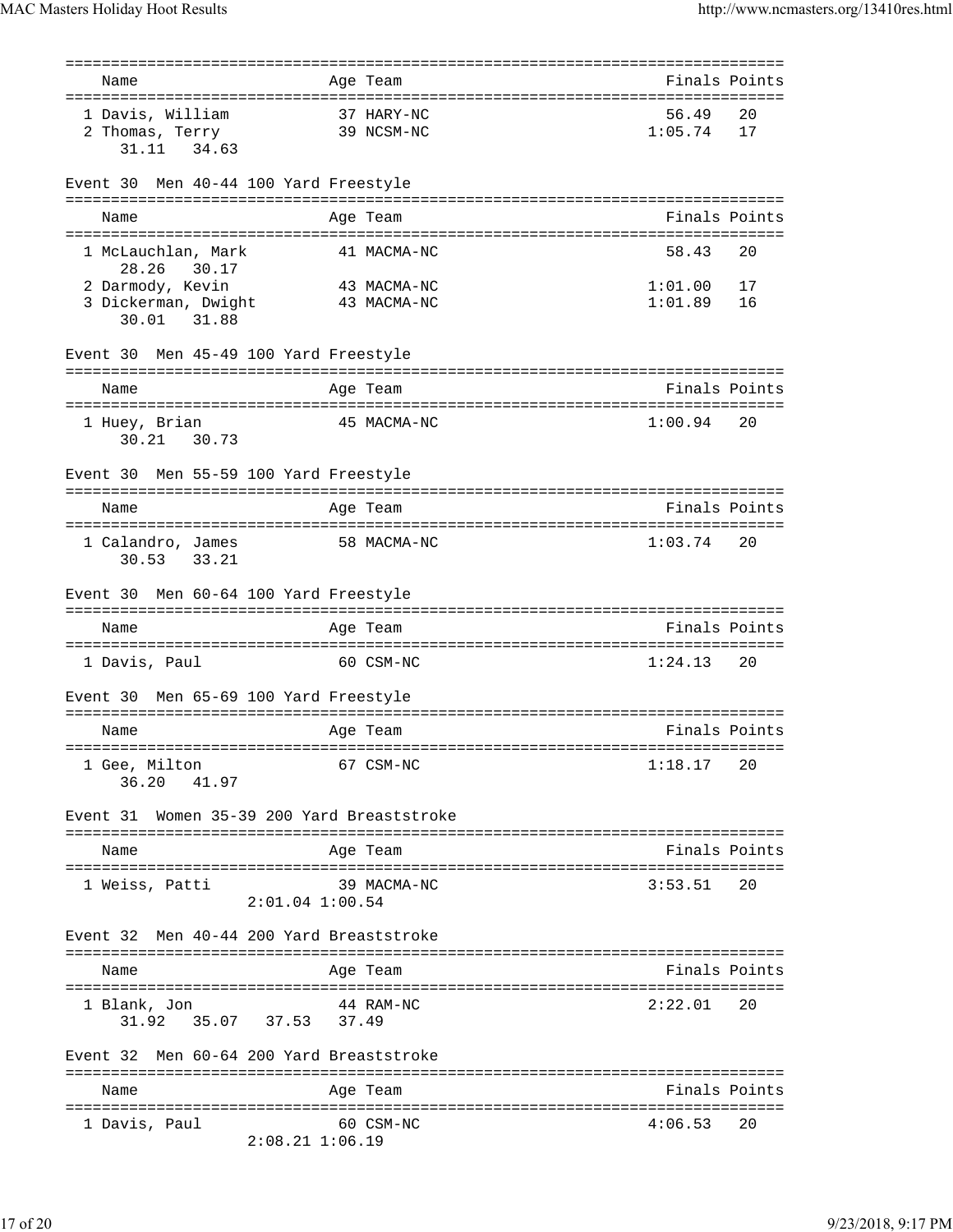| Event 33 Women 30-34 50 Yard Butterfly |             |          |               |
|----------------------------------------|-------------|----------|---------------|
| Name                                   | Age Team    |          | Finals Points |
| 1 Buchoux, Michelle                    | 32 MACMA-NC | 38.63    | 20            |
| Event 33 Women 40-44 50 Yard Butterfly |             |          |               |
| Name                                   | Age Team    |          | Finals Points |
| 1 Dore, Mary                           | 41 HARY-NC  | 34.29    | 20            |
| Event 33 Women 45-49 50 Yard Butterfly |             |          |               |
| Name                                   | Age Team    |          | Finals Points |
| 1 Onoda, Etsuko                        | 45 MACMA-NC | 35.41    | 20            |
| 45 MACMA-NC<br>2 Webster, Mary         |             | 36.57    | 17            |
| 3 Spencer, Constance 46 Unattached     |             | 36.80    | 16            |
| Event 34 Men 25-29 50 Yard Butterfly   |             |          |               |
|                                        |             |          |               |
| Name                                   | Age Team    |          | Finals Points |
| 1 Ferris, Michael                      | 27 CSM-NC   | 27.22    | 20            |
| Event 34 Men 30-34 50 Yard Butterfly   |             |          |               |
| Name                                   | Age Team    |          | Finals Points |
| 1 Clark, Marcell                       | 34 HARY-NC  | 28.79    | 17            |
| 2 Lohr, Joseph                         | 30 RAM-NC   | 29.26    | 20            |
| 3 Lizano, Antonio<br>33 CSM-NC         |             | 31.73    | 16            |
| 4 Suero, Elias                         | 34 SCMM-NC  | 36.27    | 15            |
| Event 34 Men 35-39 50 Yard Butterfly   |             |          |               |
|                                        |             |          |               |
| Name                                   | Age Team    |          | Finals Points |
|                                        |             |          |               |
| 1 Nannucci, Franco                     | 38 NCSM-NC  | 28.51    | 20            |
| 2 Davis, William 37 HARY-NC            |             | 29.62 17 |               |
| 3 Thomas, Terry                        | 39 NCSM-NC  | 31.36    | 16            |
| Event 34 Men 40-44 50 Yard Butterfly   |             |          |               |
| Name                                   | Age Team    |          | Finals Points |
|                                        |             |          |               |
| 1 Blank, Jon                           | 44 RAM-NC   | 25.81    | 20            |
| 2 McLauchlan, Mark                     | 41 MACMA-NC | 28.54    | 17            |
| 3 Dickerman, Dwight                    | 43 MACMA-NC | 33.91    | 16            |
| Event 34 Men 50-54 50 Yard Butterfly   |             |          |               |
| Name                                   | Age Team    |          | Finals Points |
|                                        |             |          |               |
| 1 Rensink, Rick                        | 52 MACMA-NC | 33.65    | 20            |
| 2 Gosha, Joe                           | 51 NCSM-NC  | 34.90    | 17            |
| Event 34 Men 55-59 50 Yard Butterfly   |             |          |               |
|                                        |             |          |               |
| Name                                   | Age Team    |          | Finals Points |
| 1 Calandro, James                      | 58 MACMA-NC | 35.62    | 20            |

Event 35 Mixed 25+ 200 Yard Freestyle Relay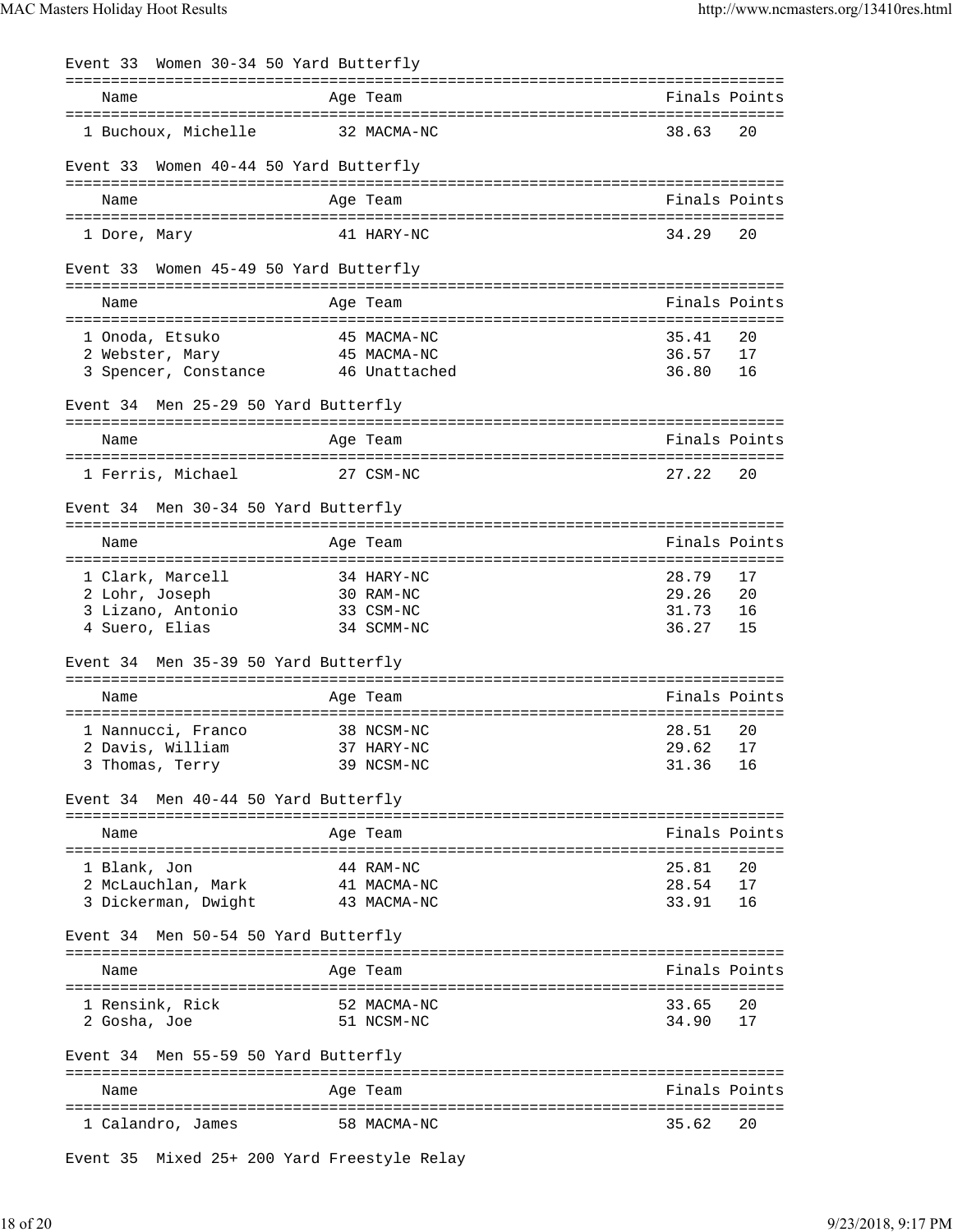=============================================================================== Team Finals Points =============================================================================== 1 Harris YMCA Masters-NC 'A' 1:59.53 40 1) Connolly, William 33 2) Daugherty, Donnie 56 3) Dore, Mary 41 4) Clark, Marcell 34 29.17 37.68 28.77 23.91 2 MAC Masters-NC 'A' 2:18.45 34 1) Dickerman, Dwight 43 2) Weiss, Patti 39 3) Malarney, Brian 30 4) Buchoux, Michelle 32 28.38 43.46 34.57 32.04 Event 35 Mixed 35+ 200 Yard Freestyle Relay =============================================================================== Team Finals Points =============================================================================== 1 MAC Masters-NC 'A' 1:59.57 40 1) Woodard, Alis 44 2) Webster, Mary 45 3) Rensink, Rick 52 4) Calandro, James 58 29.96 31.11 30.68 27.82 Event 37 Women 30-34 1000 Yard Freestyle =============================================================================== Name Age Team Age Team Finals Points =============================================================================== 1 Buchoux, Michelle 32 MACMA-NC 14:22.02 20 38.77 42.25 42.86 43.09 43.10 43.23 43.47 43.09 43.60 43.79 43.55 43.95 43.51 43.85 43.85 43.45 43.49 43.77 43.22 42.13 Event 37 Women 35-39 1000 Yard Freestyle =============================================================================== Name Age Team Age Team Finals Points =============================================================================== 1 Blanchar, Jill 39 CSM-NC 13:50.07 20 34.38 39.24 40.87 42.32 41.58 41.49 41.52 42.40 42.09 42.16 42.47 42.00 42.47 42.65 42.95 42.49 42.93 42.24 42.14 39.68 Event 37 Women 40-44 1000 Yard Freestyle =============================================================================== Age Team  $\qquad \qquad$  Finals Points =============================================================================== 1 Woodard, Alis 44 MACMA-NC 14:07.42 20 Event 37 Women 45-49 1000 Yard Freestyle =============================================================================== Name **Age Team** Age Team **Finals Points** =============================================================================== 1 Andersen, Kathy 49 MACMA-NC 19:08.09 20 50.43 56.07 57.09 57.04 56.97 57.65 57.63 57.90 58.33 59.27 58.33 58.88 58.94 58.31 58.72 58.06 58.49 57.29 56.22 56.47 Event 38 Men 25-29 1000 Yard Freestyle =============================================================================== Name Age Team Age Team Finals Points =============================================================================== 1 Saak, Joshua 27 CSM-NC 13:22.07 20 36.51 40.16 40.57 41.10 41.20 40.87 41.00 40.76 40.54 40.89 40.34 40.50 40.67 40.62 40.06 39.93 40.28 39.71 39.12 37.24 Event 38 Men 30-34 1000 Yard Freestyle

===============================================================================